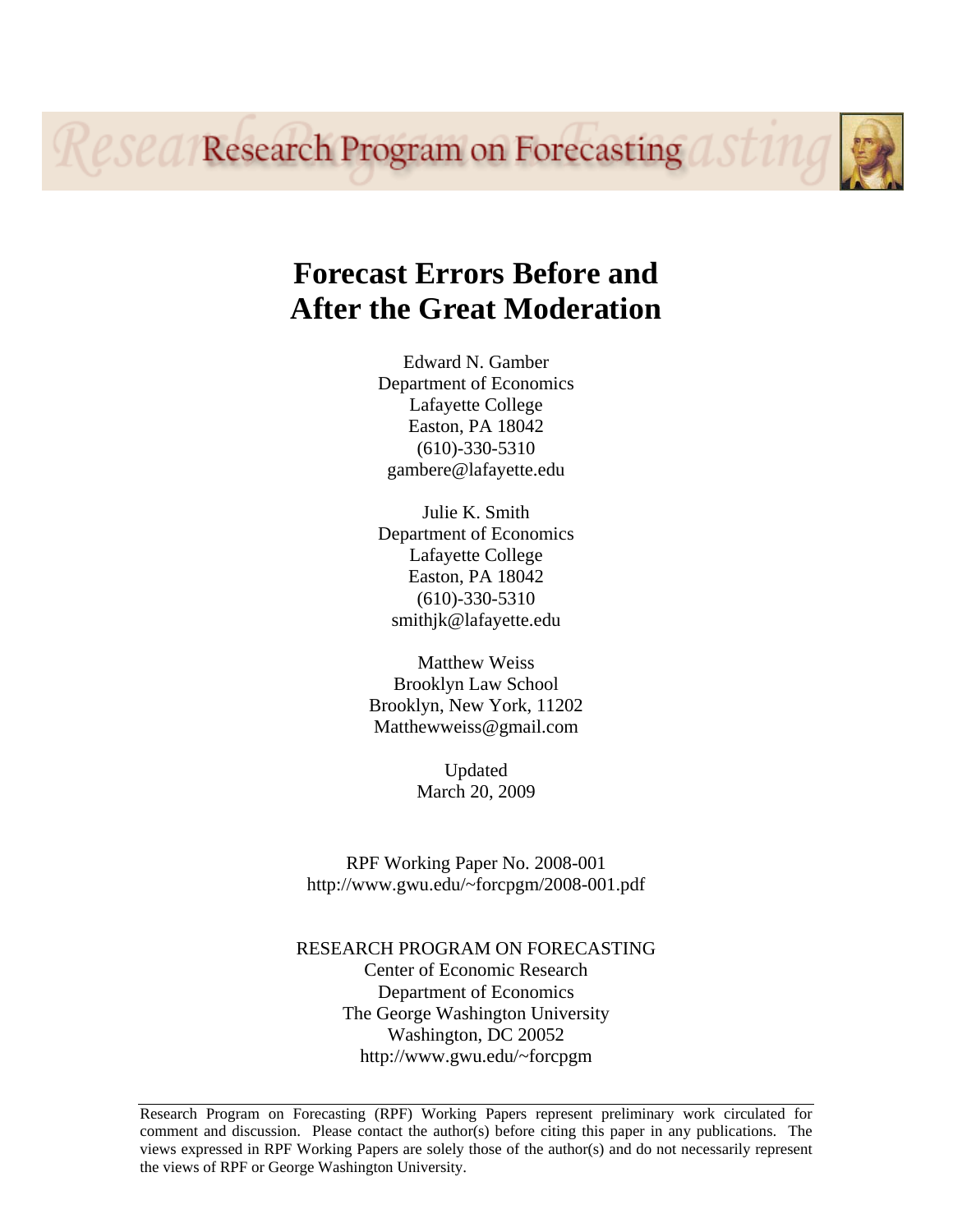Forecast Errors Before and After the Great Moderation

By

Edward N. Gamber Department of Economics Lafayette College Easton, PA 18042 (610)-330-5310 gambere@lafayette.edu

Julie K. Smith Department of Economics Lafayette College Easton, PA 18042 (610)-330-5310 smithjk@lafayette.edu

Matthew Weiss Brooklyn Law School Brooklyn, New York, 11202 Matthewweiss@gmail.com

March 20, 2009

We thank Pao-Lin Tien, Fred Joutz, Tara Sinclair, Herman Stekler and John Duca for helpful comments and suggestions. We thank Eduardo Diaz for research assistance. All remaining errors are solely the responsibility of the authors.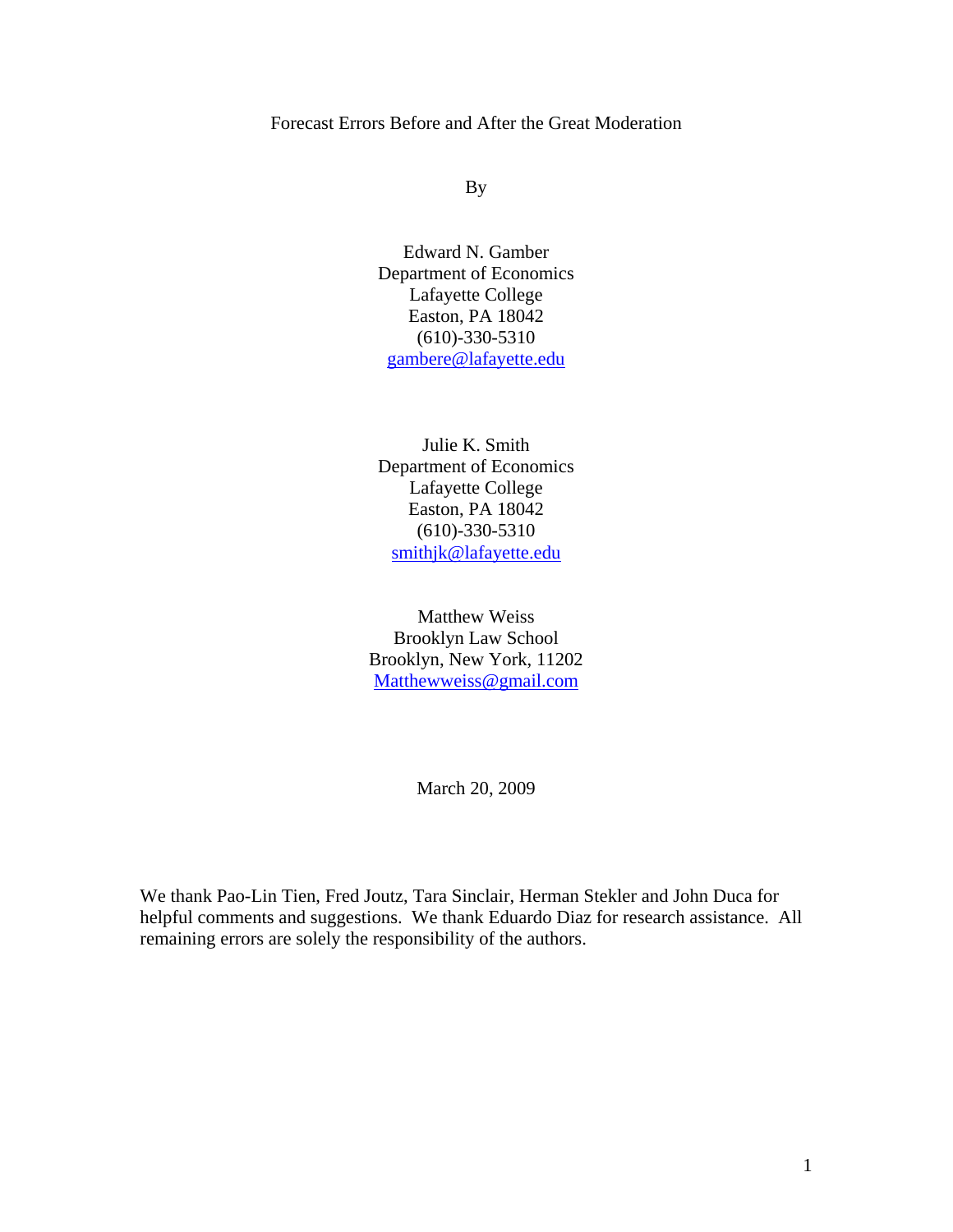## Forecaster Errors Before and After the Great Moderation

#### (Abstract)

This paper investigates the change in private-sector and Federal Reserve forecasts before and after the Great Moderation. We view the Great Moderation as a natural experiment. Using forecasts produced by the Survey of Professional Forecasters and the Federal Reserve (Greenbook forecasts) we investigate four questions: 1) How large was the decline in forecast errors? 2) Did forecast accuracy improve relative to the decline in volatility of growth and inflation? 3) Did forecasters respond to the Great Moderation? 4) What are the potential benefits to monetary policymakers of smaller forecast errors? We find that the absolute median error as well as the cross-sectional volatility of forecast errors decreased significantly. Forecasters appeared to have narrowed the dispersion of their forecasts in response to the Great Moderation. Forecast accuracy did not improve relative to the reduction in the volatility of the economy. To the extent that the Fed is forward-looking when it sets its federal funds rate target, improvements in forecast accuracy imply substantial improvements in the Fed's ability to reach its optimum federal funds rate target.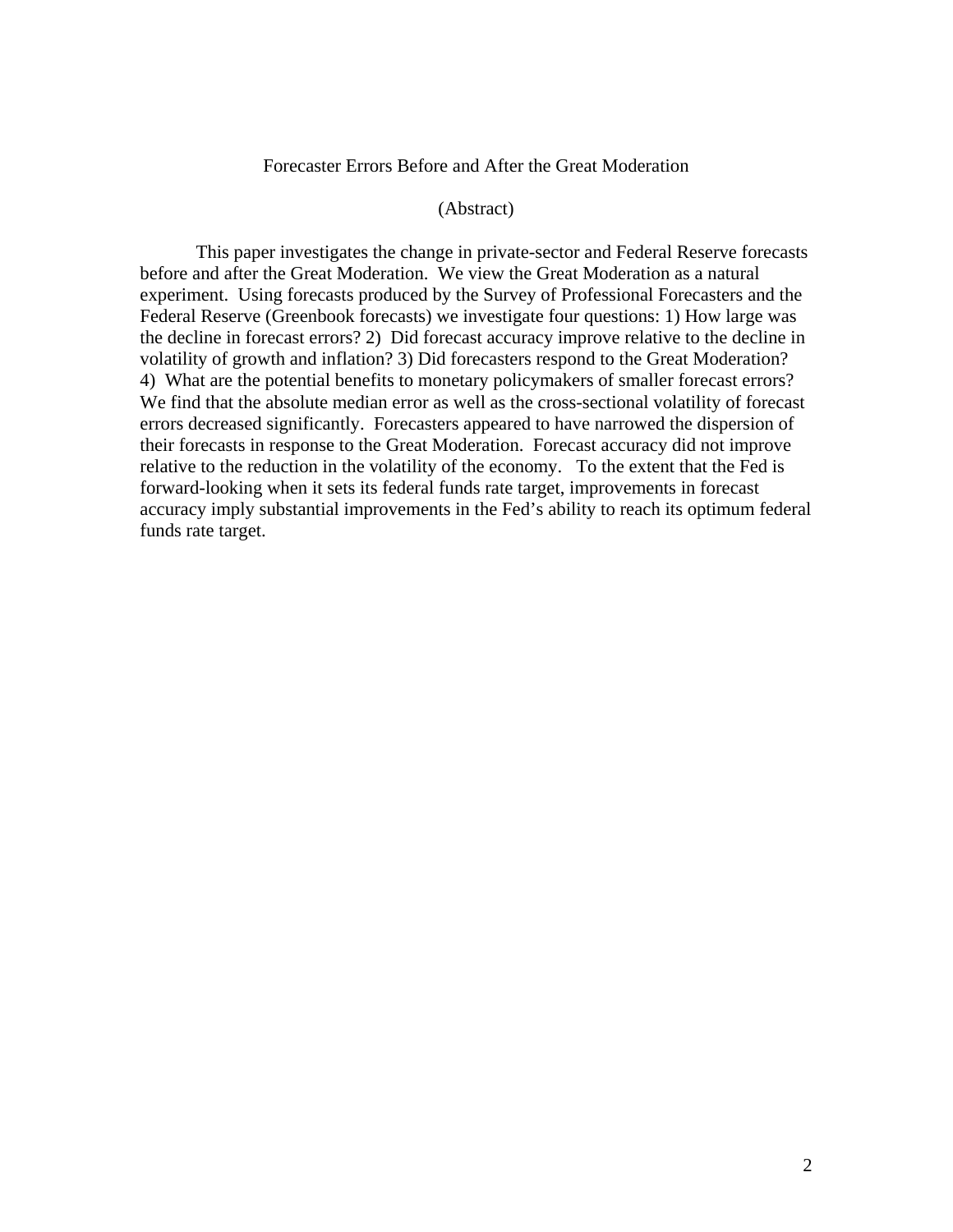#### 1. Introduction

Since the mid-1980s the U.S. economy has experienced a Great Moderation. Both GDP growth and inflation volatility have declined significantly. Figures 1 and 2 show real GDP growth and inflation over the past 60 years. Margaret M. McConnell and Gabriel Perez-Quiros (2000) found that the most likely break point for GDP volatility is the first quarter of 1984. James A. Kahn, McConnell and Perez-Quiros (2002) find a break in inflation volatility at about that same time although the relative smoothness of inflation post-1984 is not unprecedented (inflation was relatively smooth in the 1950s as well). The standard deviation of annualized GDP growth from 1947 through 1983 was nearly 5%. From 1984 through 2008 the standard deviation of annualized real GDP growth was 2.2%. Similarly, the standard deviation of inflation (annualized growth of the GDP deflator) from 1947 through 1983 was 3.3%. From 1984 through 2008 the standard deviation of inflation has been 1.05%.

The decline in GDP and inflation volatility provides a natural experiment to investigate how forecasts of growth and inflation respond to changes in the underlying distributions of those variables. We address the following questions. 1) How large was the decline in forecast errors? 2) Did forecast accuracy improve relative to the decline in volatility of growth and inflation? 3) Did forecasters respond to the Great Moderation? 4) What are the potential benefits to monetary policymakers of smaller forecast errors? We investigate these questions by looking at changes in forecast accuracy for the Survey of Professional Forecasters (SPF) and the Federal Reserve  $(FR)^{1}$ .

 $\overline{a}$ 1. The forecasts we use in this study are the Greenbook forecasts which are prepared by the staff of the Board of Governors and are therefore sometimes referred to as the staff forecasts to differentiate them from the forecasts presented by the members of the FOMC. See Gavin and Mandal (2001) for a comparison of private sector and FOMC forecasts.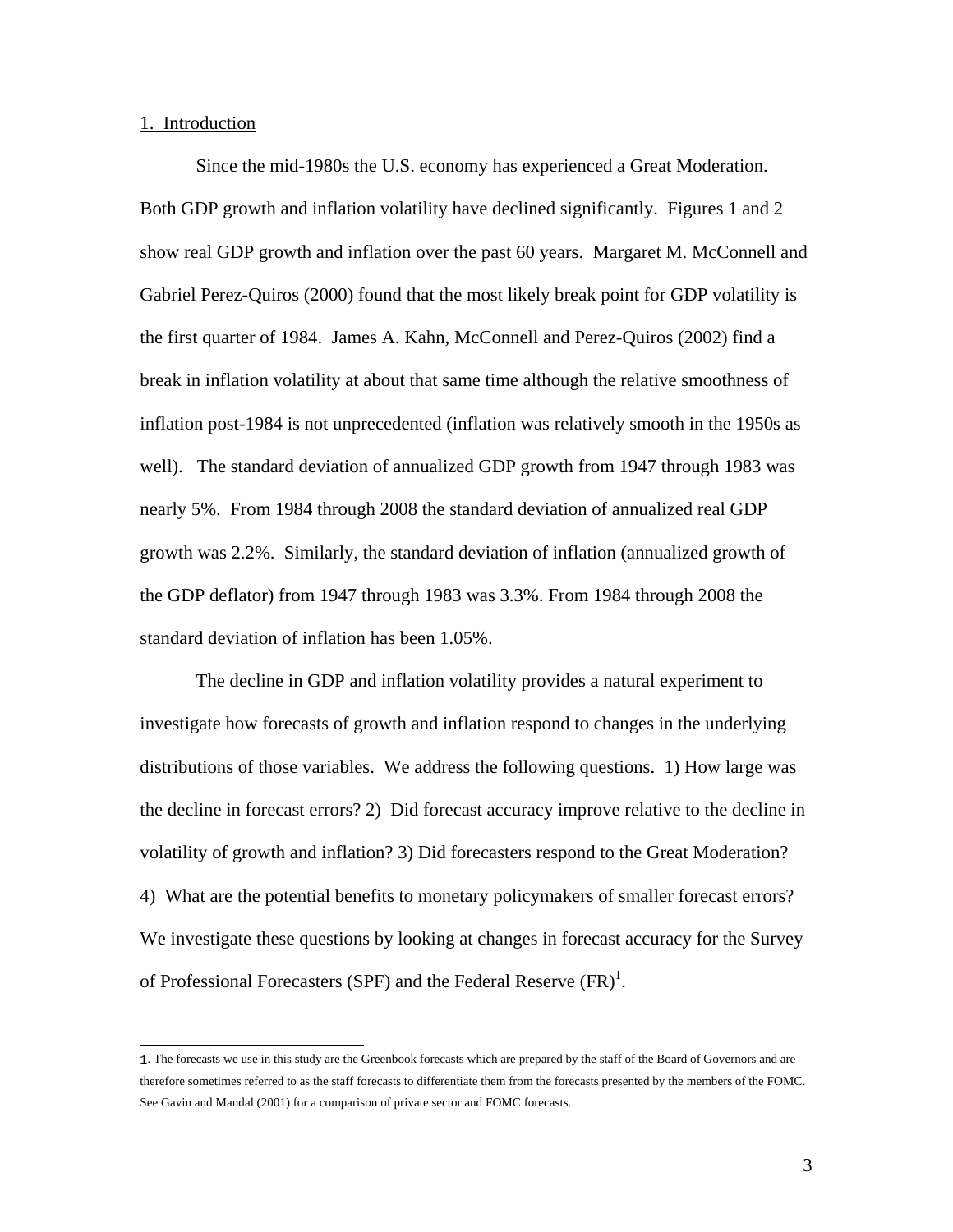We find that the absolute value of forecast errors for both the Survey of Professional Forecasters and the Federal Reserve fell significantly after the Great Moderation. At most forecast horizons the decline was 50% or more. We also find that the dispersion of forecasts in the Survey of Professional Forecasters dropped significantly after the Great Moderation. We argue that the drop in dispersion indicates that forecasters did in fact respond to the Great Moderation by changing their forecasts. The decline in the dispersion of forecasts was roughly coincident with the onset of the Great Moderation. Finally, we find that the improvement in forecasting implies that the Fed is likely to be 3 percentage points closer to its perfect-foresight federal funds target based on the Taylor rule.

In section 2 we review the literature on the Great Moderation. Section 3 describes the data. Section 4 presents evidence on the improvement in forecast performance after the Great Moderation. Section 5 looks at the change in forecast performance relative to the reduction in the volatility of GDP growth and inflation. Section 6 presents a model of forecaster behavior, which shows that in order to detect a change in forecaster behavior, one must look at the change in the cross-sectional dispersion of forecasts. Section 7 presents the results from the endogenous break point tests. Section 8 discusses the possible benefits of smaller forecast errors for monetary policy and section 9 concludes.

#### 2. Literature Investigating the Sources of the Great Moderation

The Great Moderation in both growth and inflation are clearly evident from Figures 1 and 2. But the causes of the Great Moderation are still debated. In general, researchers classify causes of the Great Moderation into three categories: good luck,

4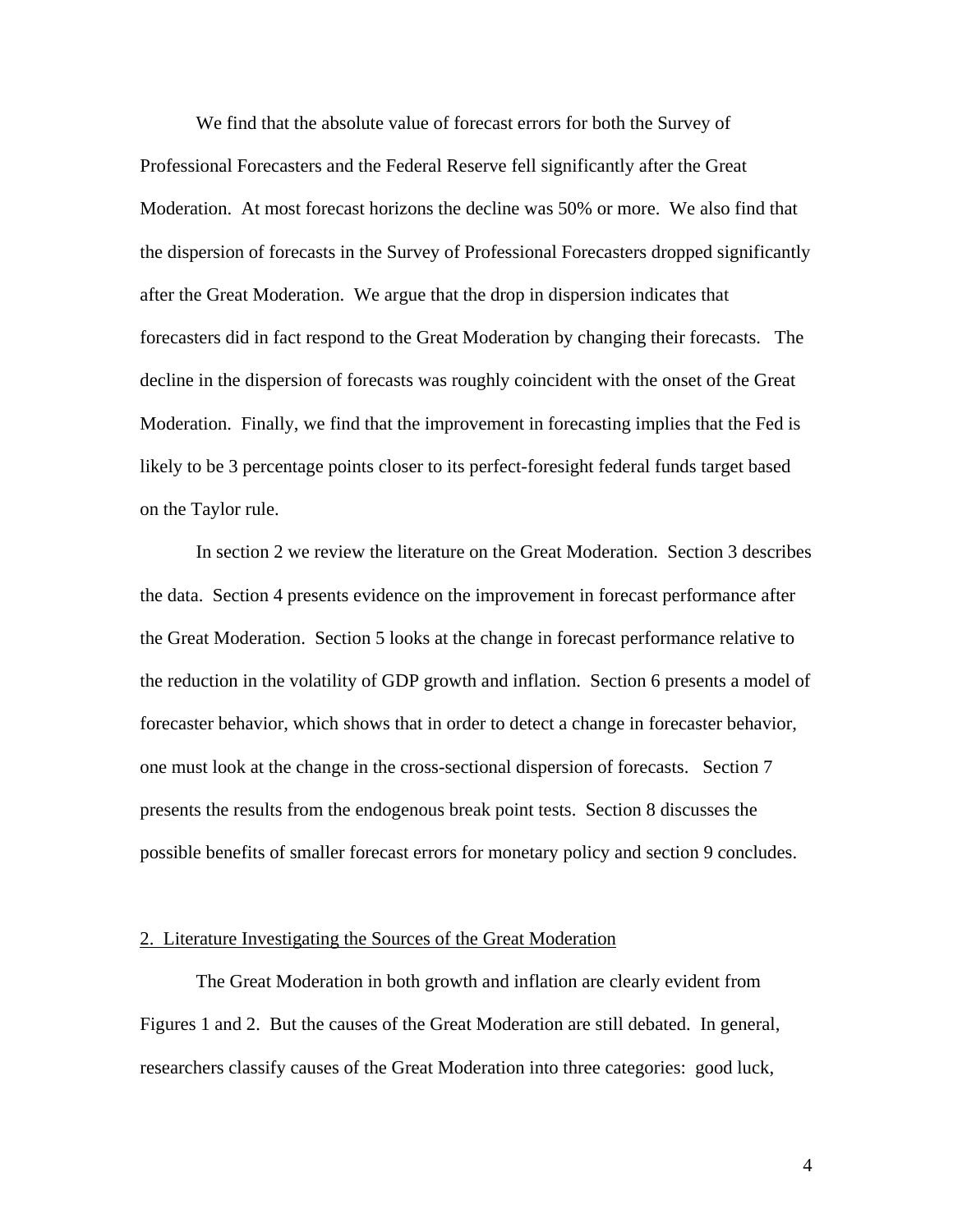improved policy and structural change. By "good luck" researchers mean smaller shocks to the economy. Improved policy generally refers to improved monetary policy. Structural change means that the propagation mechanism which translates shocks into business cycle fluctuations has changed in a way that leads to smaller fluctuations.

McConnell and Perez-Quiros (MPQ) and more recently Davis and Kahn (2008) attribute the decline in GDP volatility to structural change. They show that the decline in GDP volatility was due mainly to a decline in the volatility of durable goods output, which resulted from improved inventory management. Kim, Nelson and Piger (2003) find that the Great Moderation was more broadly based than durable goods output suggesting that policy could have played an important role in the Great Moderation. Stock and Watson (2002) investigate several sources of the Great Moderation. They find that improved policy accounted for 20-30% of the moderation in GDP. Identifiable good luck accounts for another 20-30% of the moderation and unidentifiable good luck accounts for the rest (40-60%).

 Another issue discussed in the literature is whether the moderation was due to a change in the propagation mechanism or the size of shocks feeding into an unchanging propagation mechanism. Recent work by Gali and Gambetti (2009) and Ramey and Vine (2006) suggests that the propagation mechanism did change. In contrast, Stock and Watson (2002), Justiniano and Pimiceri (2006) and Arias et al. (2006) find that the propagation mechanism has remained stable but the shocks got smaller starting in the early to mid 1980s.

5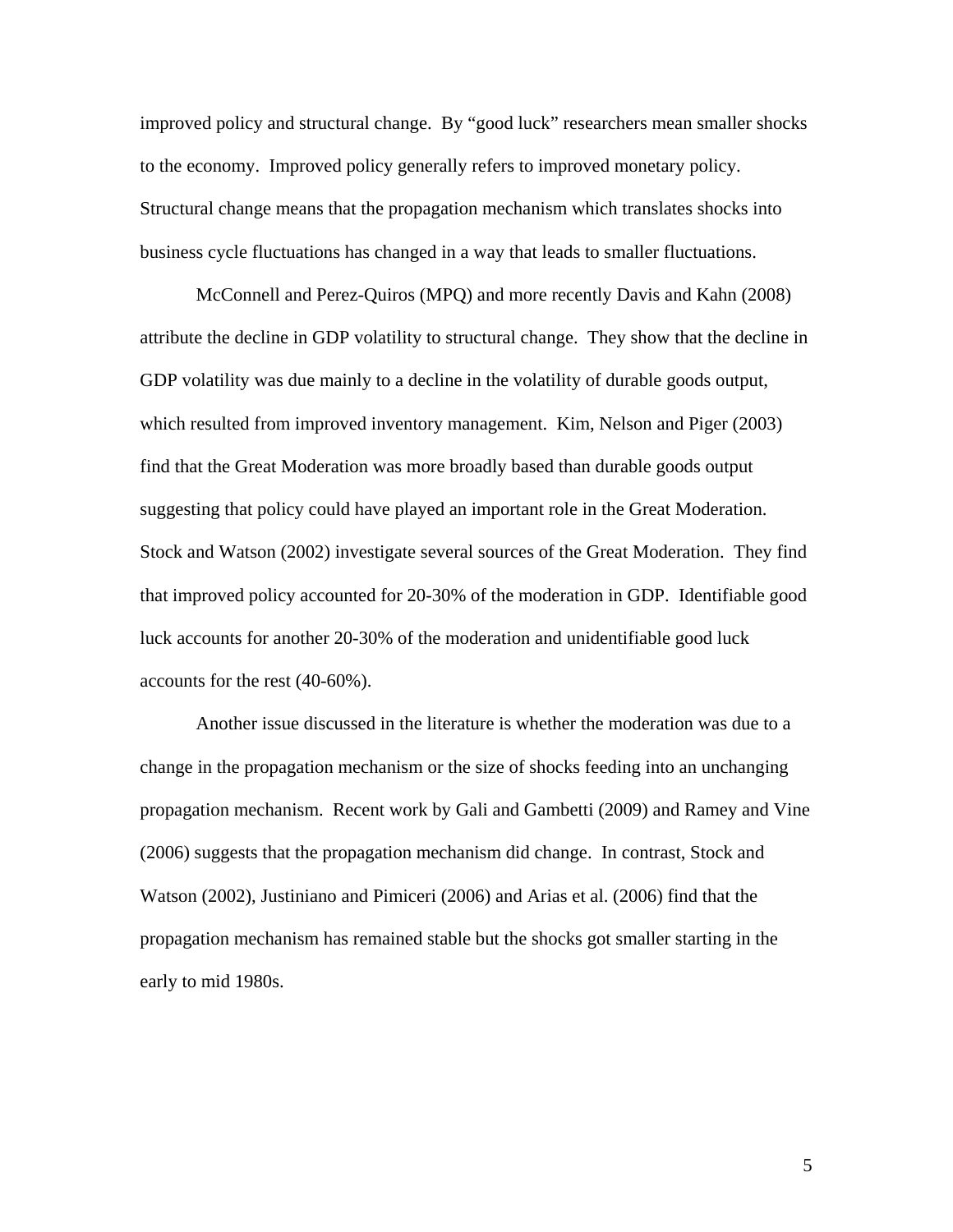3. Data

1

We use three sources of data to measure the decline in forecast errors that occurred with the onset of the Great Moderation. The first source is the Survey of Professional Forecasters  $(SPF)^2$ , the second source is the Federal Reserve's Greenbook forecasts which are released with a 5-year lag and the third is a set of forecasts produced by a sequence of ARMA models which serve as our benchmark forecasts. The sample of forecasts from the Survey of Professional Forecasters covers the period 1968.4 through 2008.4. The sample of forecasts from the Greenbooks covers the sample 1965.11 through 2002.12. The Greenbook forecasts are prepared for each FOMC meeting (12 meetings per year prior to the early 1980s and 8 meetings per year since that time). For the forecast error comparisons we use the common sample period of 1968.11 through 2002.12.

Our variables of interest are quarterly real output growth and quarterly inflation. We investigate the change in forecast accuracy for horizons 1 through 4 quarters ahead. Although the unit of analysis is the same in all three datasets, that is, quarterly forecasts, the frequency at which we observe those forecasts does differ across the three datasets. The SPF forecasts are quarterly, the ARMA forecasts are monthly and the Greenbook forecasts are produced only during months in which there are FOMC meetings.

Our forecast errors are computed using the real-time measures of real output growth and inflation (see Croushore and Stark, 2001). Our real-time measures are the first final revisions published by the Bureau of Economic Analysis at the end of the third

 $2$ The SPF was previously called the ASA-NBER survey of forecasters from 1968 to 1990. The Federal Reserve Bank of Philadelphia took over the survey in 1990. See Croushore and Stark (2001) for a complete description of the SPF.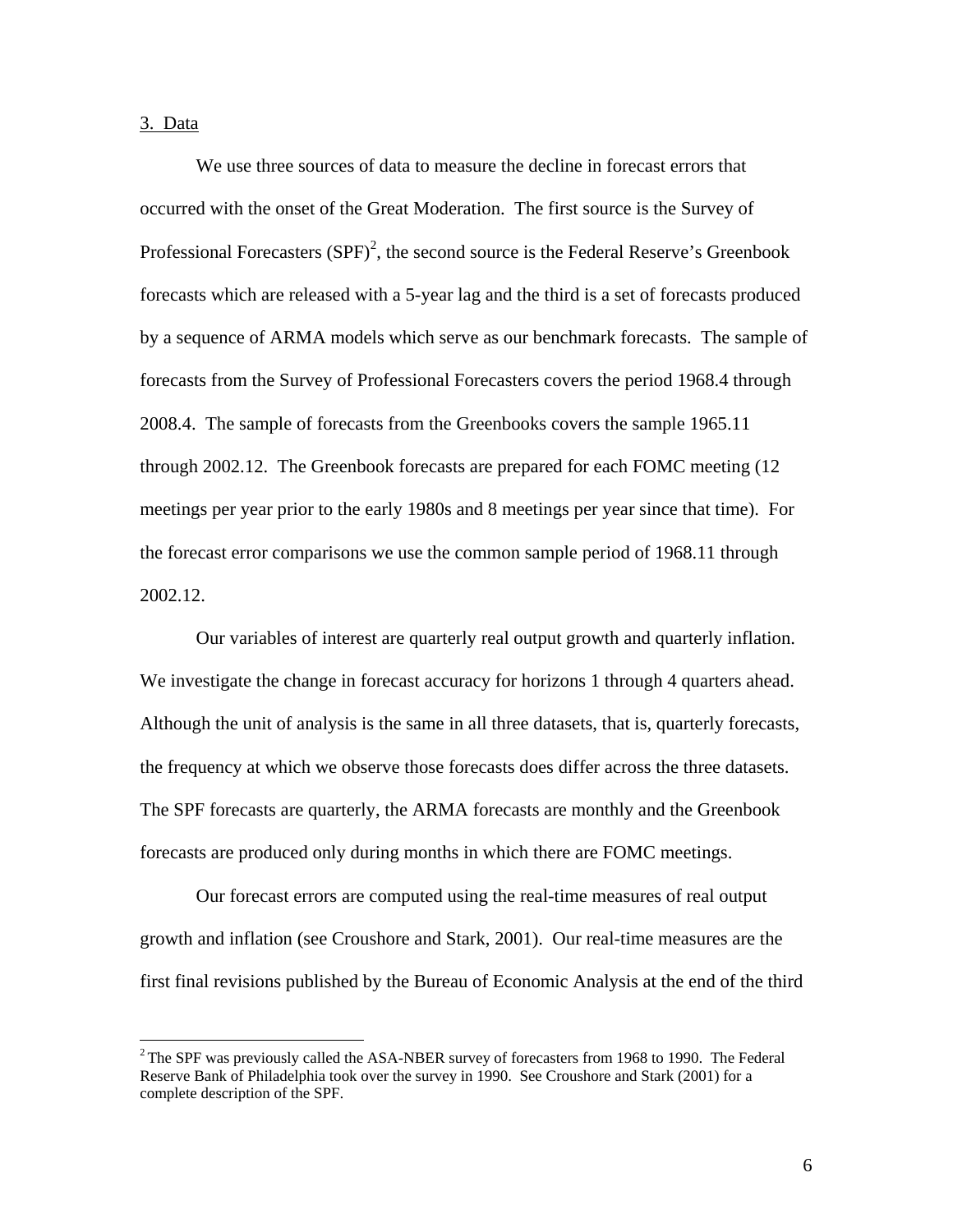month following the end of each quarter<sup>3</sup>. We define the forecast errors as the difference between the real time actual observation and the forecast of that observation. Real output growth is measured as the annualized growth of real GNP before 1992 and real GDP afterwards. Inflation is the annualized growth of the GNP deflator prior to 1992, the GDP deflator between 1992 and 1996 and the GDP chain-weighted price index after 1996. These changes in measures of real growth and inflation match the changes in the variables that the Federal Reserve and SPF were forecasting.

#### 4. Forecast Errors Before and After the Great Moderation

 We begin by looking at the absolute value of the median forecast error from the SPF before and after the onset of the Great Moderation. According to MPQ, the Great Moderation began in the first quarter of 1984. We measure the average of the median error before and after the Great Moderation by estimating the following regression:

$$
|errort| = \alpha_1 D_{1t} + \alpha_2 D_{2t} + \varepsilon_t
$$
 (1)

where,

$$
D_{1t} = 1
$$
 for  $t \le 1983:4$   
0 for  $t > 1983:4$   
 $D_{2t} = 0$  for  $t \le 1983:4$   
1 for  $t > 1983:4$ 

 Table 1 shows the results for the absolute value of the median SPF errors for forecast horizons 1-4. We obtained similar results for the absolute value of the mean but chose to focus on the median because the Jarque-Bera test strongly rejected normality in

 3. These real-time measures are also referred to as the 90-day measures.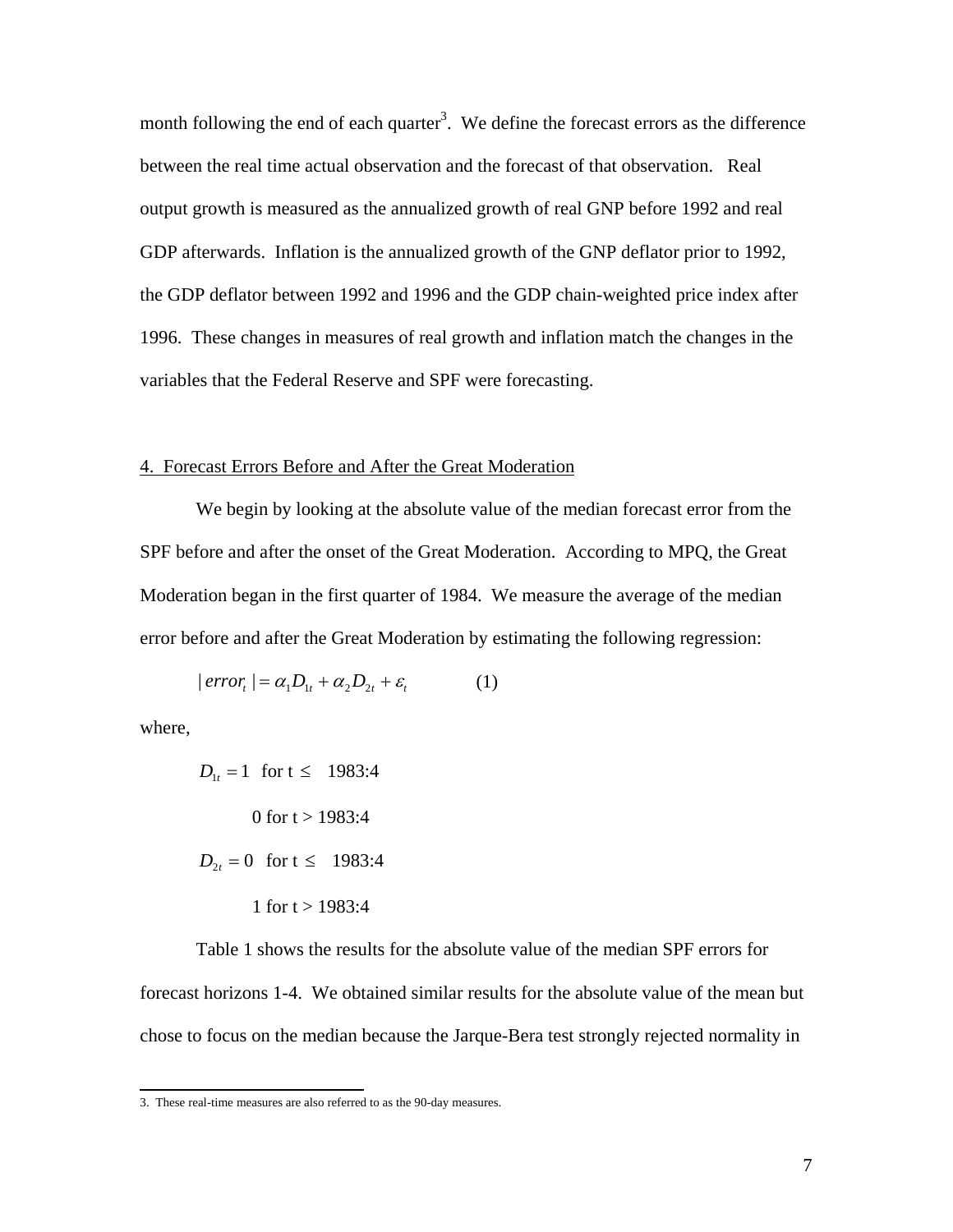the cross-sectional distribution of the SPF data. The results in Table 1 show that the absolute value of the median forecast error dropped by half in most cases (by more than half in some cases) and the decrease was statistically significant in all cases. The reduction in forecast errors is about the same across all 4 horizons.

 Table 2 shows the results for the absolute value of the forecast error for horizons 1 to 4 for the Federal Reserve Greenbook forecasts. The values for the average forecast errors of the Fed are similar to the values for the average (and median) forecast errors for the SPF. In addition, like the SPF, the Fed's forecast errors dropped significantly with the onset of the Great Moderation, in many cases by half or more. And, like the SPF, the Fed's forecast performance, by this measure, improved almost equally at all forecast horizons.

 Our benchmark forecast model is a recursively estimated ARMA model. We identified and estimated a separate ARMA model for each real-time monthly data set starting in 1968.11 and continuing through 2002.12. The specification for each model is based on the minimum SIC statistic. Table 3 shows the results for the absolute value of the ARMA forecast errors. The ARMA errors are uniformly larger than both the Fed errors and the SPF's errors before the onset of the Great Moderation. The percentage decline in the size of the errors ranges from 55% to 60%, only slight larger than the percentage declines in the SPF and Fed errors. A particularly large drop occurred at the 1-quarter horizon for real output growth. Prior to 1983 the ARMA forecast error for 1 quarter head growth was almost 4% and after 1984.1 that error dropped 58% which is 12 percentage points larger than the drop in SPF errors and 14 percentage points larger than the drop in Fed errors. After the Great Moderation the sizes of the ARMA forecast errors

8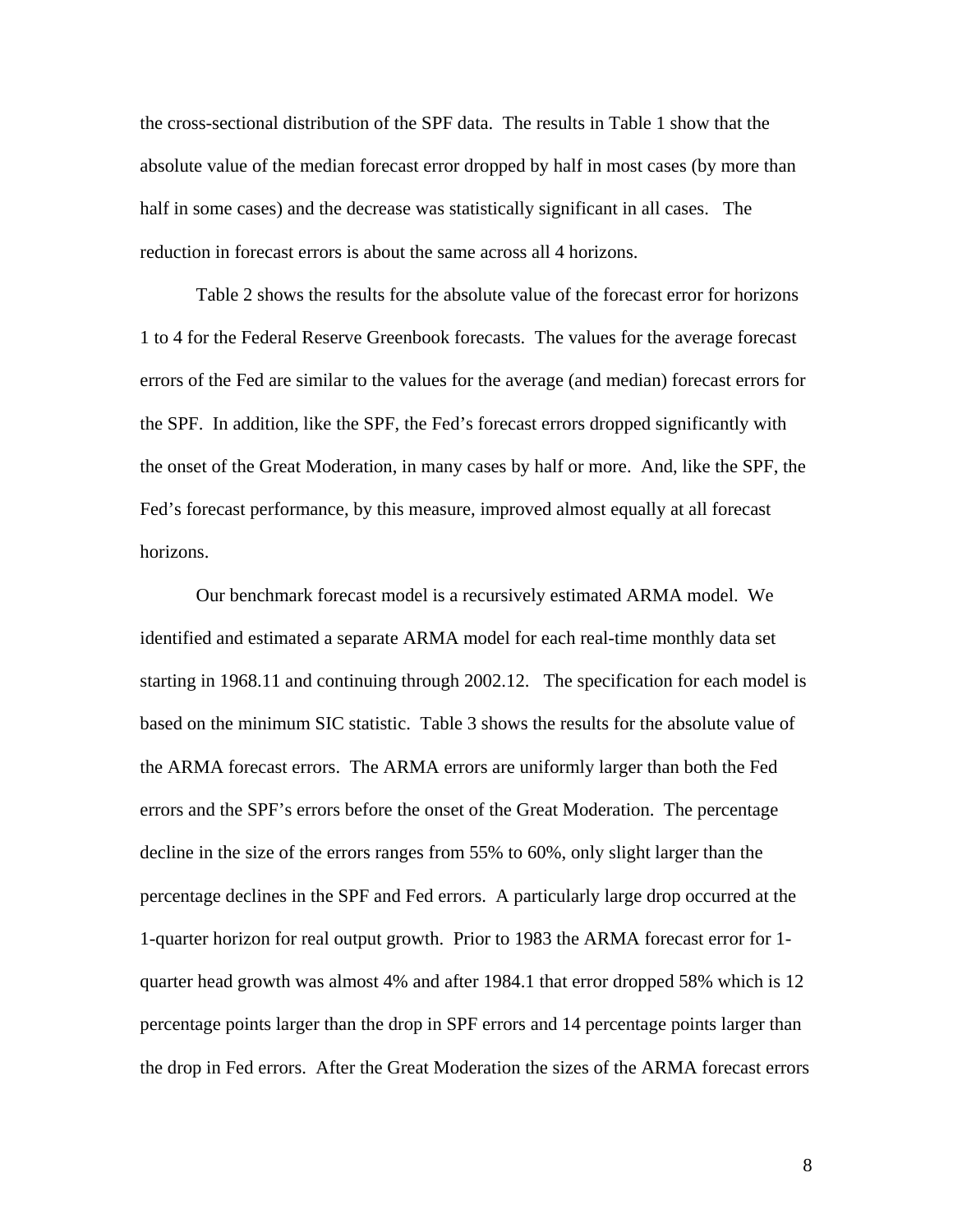are nearly identical to the SPF and Fed errors. Figure 3 summarizes the information contained in Tables 1 through 3.

 An advantage of the SPF dataset is that it can provide information on changes in the cross-sectional dispersion of forecasts over time. Table 4 shows the results of estimating equation (1) by replacing the absolute error as the dependent variable with a measure of the cross-sectional dispersion of forecasts at each point in time. We chose to measure the cross-sectional dispersion by taking the difference between the upper third quartile and lower first quartile of the forecast errors in each quarter. Again, we chose this measure instead of the standard deviation of forecasts errors because the forecast errors are not normally distributed. The diagram below illustrates our calculation for the 1-quarter ahead forecasts of inflation for 1973:4. We first ordered the forecasts from high to low and divided the forecasts into quartiles. We then subtracted the forecast at the border between the  $3<sup>rd</sup>$  and  $4<sup>th</sup>$  quartile from the forecast at the border between the  $1<sup>st</sup>$ and 2nd quartile to compute the dispersion of forecasts for that quarter. For 1973:4, the dispersion measure was  $7.0% - 4.9% = 2.1%$ .

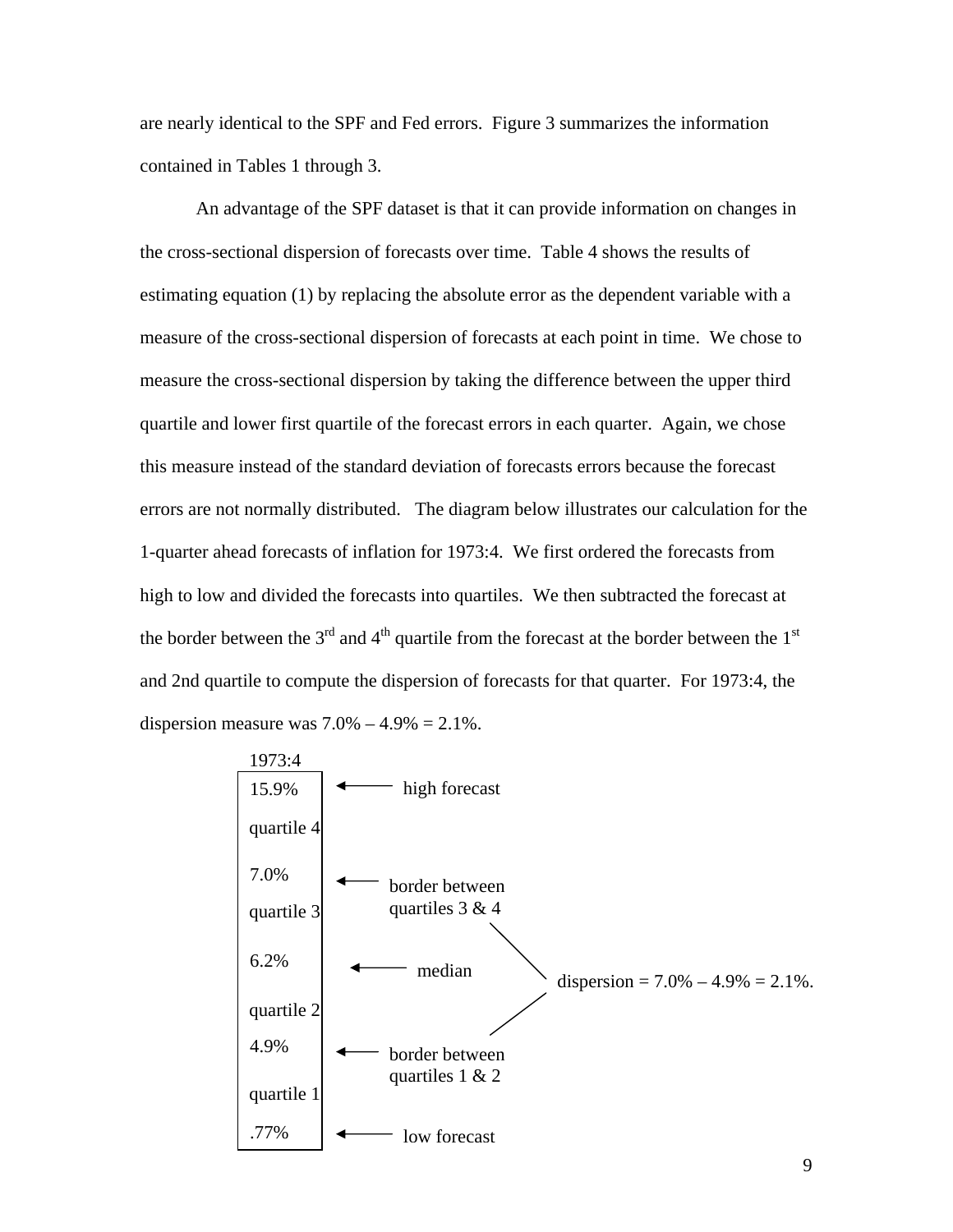The results in Table 4 indicate that the dispersion of forecast errors for growth decreased significantly at all forecast horizons with the onset of the Great Moderation. The dispersion of inflation forecasts dropped at horizons 1 and 4, but the decline at horizon 2 is not significant and the decline at horizon 3 is only marginally significant. In percentage terms, the drop in the dispersion of growth forecasts across forecast horizons are nearly identical (45-50%). For inflation, the decline in dispersion is mixed: the 1 and 4 quarter horizon dispersion dropped by 23%. The dispersion of inflation forecast errors declined by 15% at the 2-quarter ahead horizon and 16% at the 3-quarter ahead horizon. Figures 5 and 6 summarize the results contained in Table 4.

#### 5. Has Forecast Performance Improved Relative to the Change in Forecastability?

 Although professional and Fed forecasts declined in absolute value and volatility after the Great Moderation, the economy was, in some sense, easier to forecast because both growth and inflation were less volatile. An interesting question, therefore, is whether forecast errors fell relative to the change in the degree of difficulty, or forecastability of the economy.

With respect to inflation, Atkeson and Ohanian (2001) and Stock and Watson (2007) found that most of the decline in volatility after 1984 was due to a drop in the volatility of the predictable part of inflation. Thus, overall forecast errors should have declined after 1984, but forecast errors normalized for the reduction in volatility should not have declined and may have in fact increased.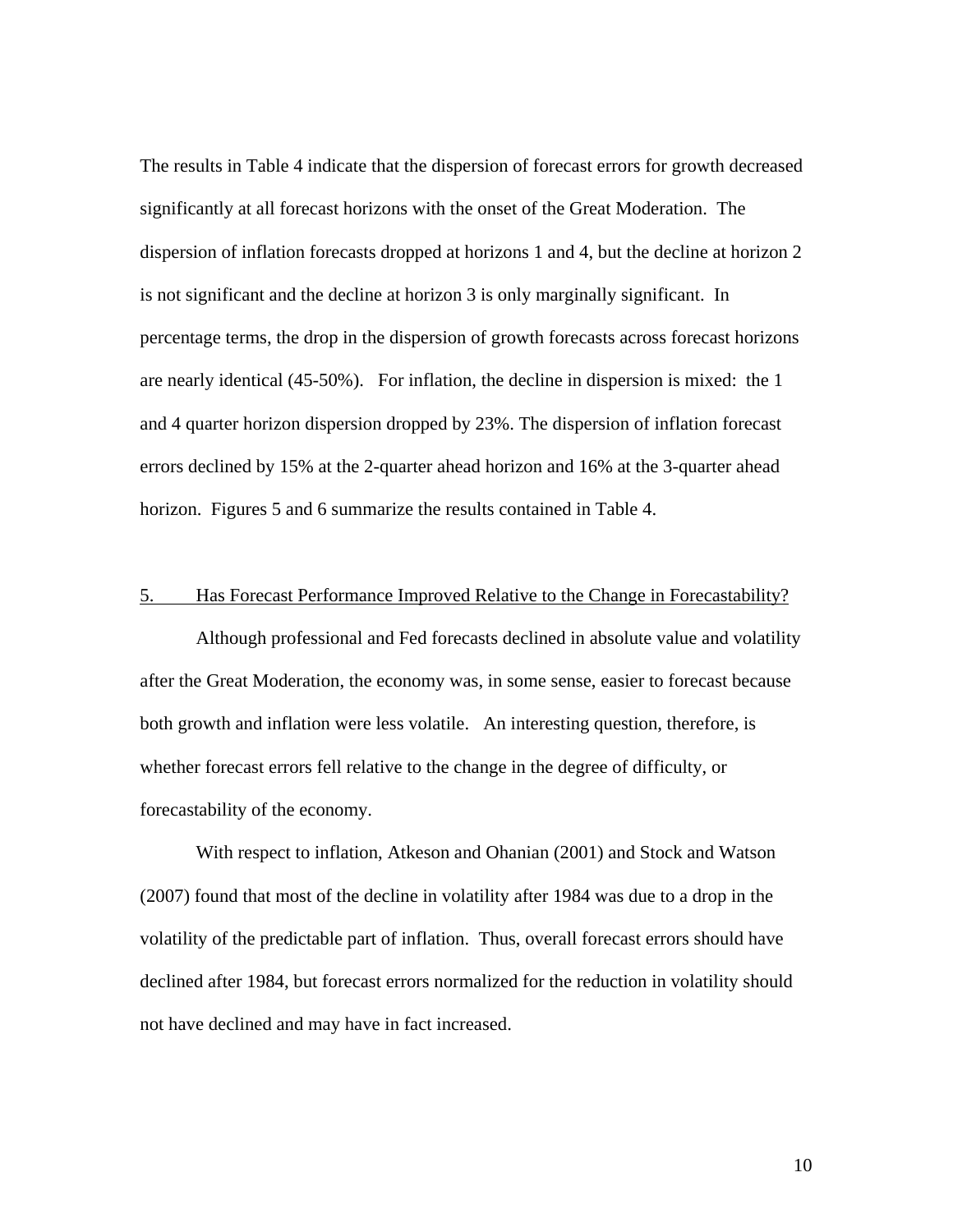Campbell (2007) decomposes the volatility of real output growth into a predictable part and an unpredictable part. He uses the SPF to measure the predictable part arguing that the SPF represents a reasonable benchmark for the "forecastability" of the economy. Previous researchers had used fixed-weight autoregressive time series models to produce benchmark forecasts. The SPF has two advantages over those models: SPF forecasts are based on real-time data and they are much more data-rich compared to univariate models.

However, using the SPF as a benchmark for the forecastability of the economy ignores the microeconomics of forecasting. The Great Moderation reduced the cost of producing a given-sized forecast error. In the face of this reduction in cost, forecasters face an income and a substitution effect, which may or may not result in them "choosing" to reduce their overall forecast error. By equating the size of the SPF error with the change in forecastability, Campbell implicitly assumed that there is no substitution effect.

 Because of these microeconomic considerations, we choose to measure the forecastability of the economy using our benchmark ARMA forecasts. Our ARMA models have the advantage that they are based on statistical criterion (lowest SIC) and therefore not subject to the income and substitution effects described above<sup>4</sup>. The forecast error for the ARMA benchmark forecast error for horizon *h* at time *t* is denoted *ARMA error*<sup>h</sup>

<sup>4.</sup> We examined ARMA models from  $ARMA(0,0)$  to ARMA (8,8) when selecting a specification for each time period.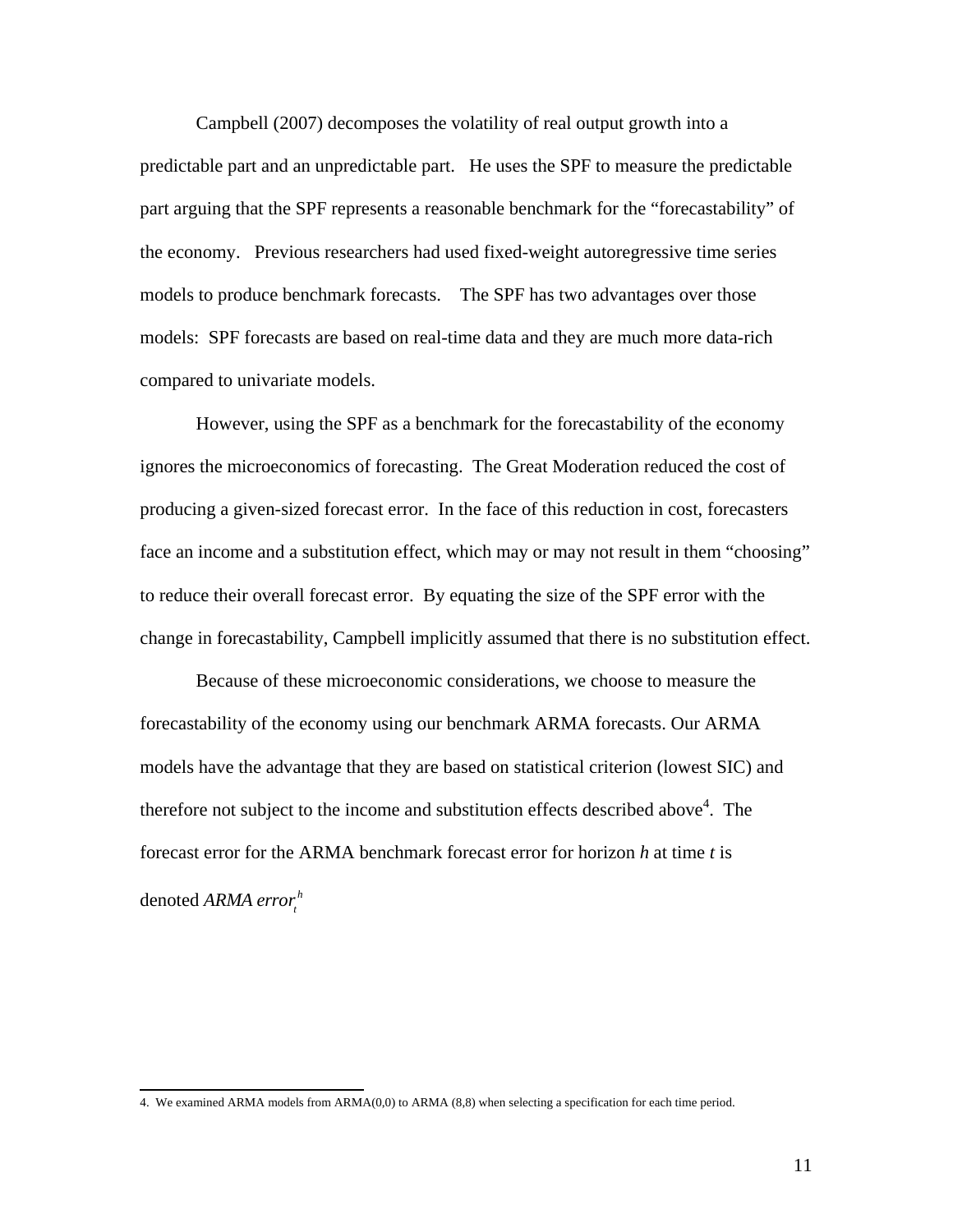To investigate whether forecast errors fell relative to the reduction in the volatility of growth and inflation we constructed an h-step ahead normalized forecast error

$$
NE_t^h = \frac{|error_t^h|}{\sum_{i=2}^2 \frac{|ARMerror_{t-i}^h|}{5}}
$$
 (2)

 $\text{where} \ \sum_{i=1}^{2} \frac{|ARMA\ error^{h}_{t-i}|}{\sigma}$  $\sum_{i=-2}$  5  $\sum_{i=1}^{\infty} \frac{|ARMerror_{i-i}^{h}|}{\epsilon}$  is a centered 4-month moving average of the *h*-step ahead ARMA forecast error. The numerator of equation (2) contains the *h*-step ahead forecast error for either the SPF or the Greenbook. Thus, the normalized error controls for the degree of difficulty in forecasting (the forecastability) as defined by the ARMA model.

 Tables 5 and 6 show the results from estimating equation (1) replacing the dependent variable with the normalized error,  $NE_t$  for the SPF and the Fed respectively. The results of both tables suggest that forecasting did not improve relative to the reduction in the volatility of the economy. In most cases the normalized error,  $NE<sub>t</sub>$ increased slightly (but not significantly). In those few cases where  $NE<sub>t</sub>$  fell, the reduction was insignificant as well. Figures 7 and 8 summarize the results in Tables 5 and 6.

#### 6. A Model of Forecaster Behavior

The drop in the volatility of the economy after the Great Moderation would result in smaller errors, even if forecasters continued to use the same model. Therefore, it is not possible to detect a change in forecaster behavior by looking at the absolute median error of the SPF or the absolute error of the Fed. To illustrate this point, suppose the economy follows a simple MA(1) process:

$$
y_t = \beta \varepsilon_{t-1} + \varepsilon_t \qquad \qquad \varepsilon_t \sim \text{WN}(0, \sigma^2) \tag{3}
$$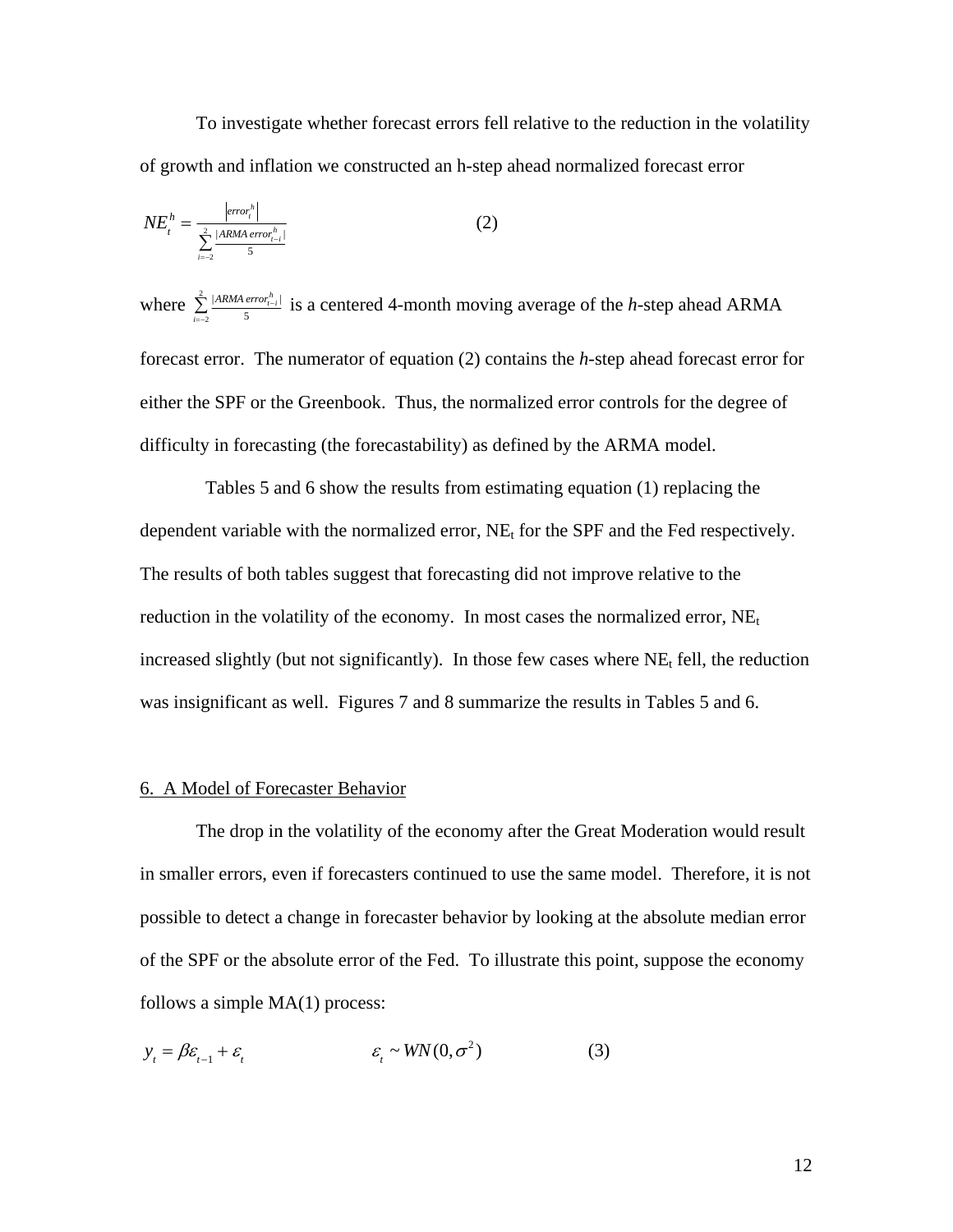where  $y_t$  is real output growth (or inflation). Suppose pre-Great Moderation,

 $\beta = \beta^{pre}$  and post-Great Moderation,  $\beta = \beta^{post}$ . Further, assume the variance of the shock is  $\sigma^{2, pre}$  before the Great Moderation and  $\sigma^{2, post}$  afterward.

 If forecasters know the true model of the economy leading up to the Great Moderation (they know  $\beta^{pre}$ ) and they continue to use that model immediately after the Great Moderation. Their 1-step ahead forecast error will therefore be:

$$
\mathbf{y}_{t+1} - \ddot{\mathbf{y}}_{t+1} = (\boldsymbol{\beta}^{pre} - \boldsymbol{\beta}^{post})\boldsymbol{\varepsilon}_t + \boldsymbol{\varepsilon}_{t+1}
$$

If the propagation mechanism remains unchanged ( $\beta^{pre} = \beta^{post}$ ) as in Stock and Watson (2002), Justiniano and Pimiceri (2006) and Arias et al. (2006), then it is clear that the absolute size of the error will fall even if forecasters do not change their model since the absolute size of  $\varepsilon_{t+1}$  declined after the Great Moderation. Therefore, if we assume that the Great Moderation was due to only a decline in the size of the shock, then we are unable to detect a change in forecaster behavior by looking at the absolute size of the error.

So how can we then detect a change in forecaster behavior in response to the Great Moderation? Lamont (2002) proposes a model based on Scharfstein and Stein (1990) that explains why forecasts will differ among forecasters at any point in time. By modifying the Lamont model we are able to explain how data on the cross-sectional distribution of forecast errors can be used to detect a change in forecaster behavior in response to the Great Moderation.

Lamont (2002) suggests that a forecaster's wage is a function of the absolute value of the forecast error and the distance between his individual forecast and the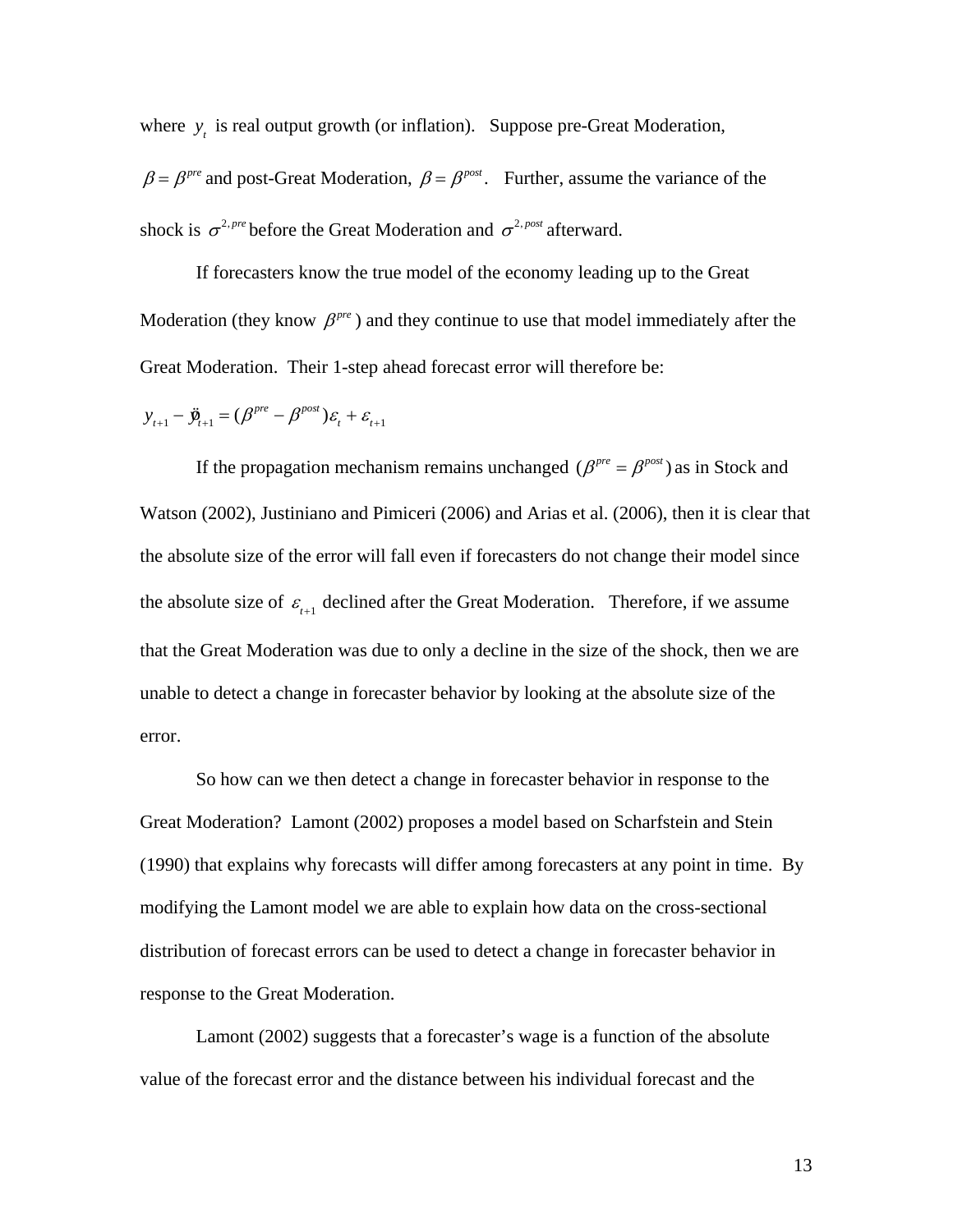consensus forecast. This second argument is meant to capture the benefit that a forecaster will receive by distinguishing his or her forecast from the consensus forecast. In Lamont's model:

$$
W_i^i = f(|\varepsilon_i|, |\dot{\mathbf{y}}_i - \dot{\mathbf{y}}_c|)
$$
 (6)

where  $f_1$ '  $\leq 0$  and where  $|\ddot{y}_c|$  is the consensus forecast (which could be either the mean or median forecast). If  $f_2$ ' > 0, then forecasters will "scatter" meaning that there will be a distribution of forecasts at each point in time.

 The Lamont model explains why forecasts might differ at each point in time. We extend that model to provide a possible explanation for why forecasters in our sample may have responded to a decrease in the volatility of the economy as measured by  $\sigma^2$ . We hypothesize that an individual forecaster's wage is increasing in the distance from the consensus up to a point. Beyond that point, an individual forecaster's wage is decreasing in the distance from the consensus. If  $f_2$  ' > 0 throughout, a forecaster would maximize his wage by publishing a forecast of infinity. Obviously there is some point at which a forecast goes from being "different" to being "absurd." We call this point "*da*" and hypothesize that  $da = g(\sigma^2)$ ,  $g' > 0$ . For a constant forecast error, the relationship between an individual forecaster's wage and the distance of his forecast from the consensus is increasing to a point (*da*) and then decreasing after that point as depicted below.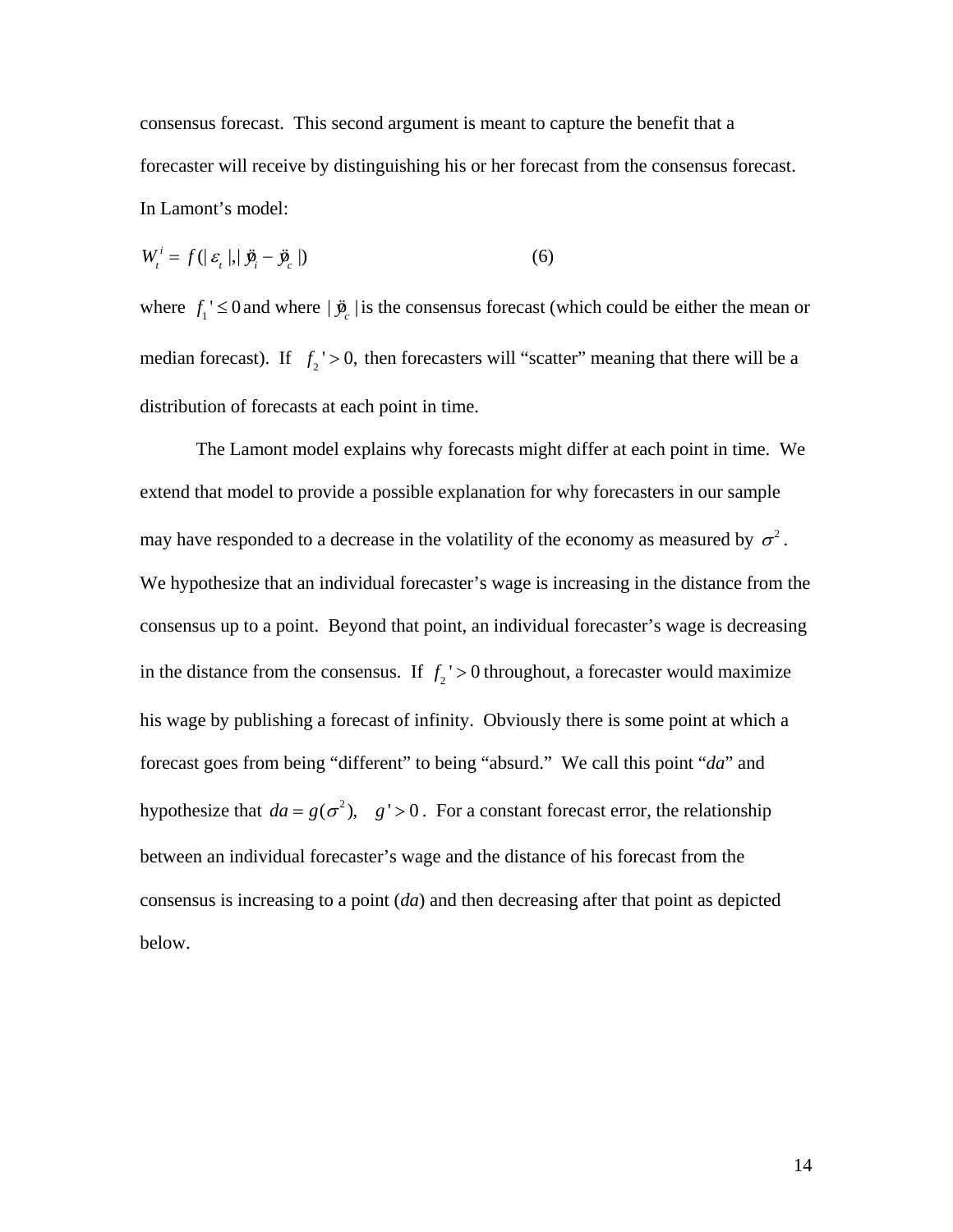

With the onset of the Great Moderation, the relationship between  $W_t^i$  and |  $\ddot{y}_i - \ddot{y}_c$  |shifted to the left and therefore the boundary between "different" and "absurd" shifted left as well:  $da_2 = g(\sigma^{2, post}) < da_1 = g(\sigma^{2, pre})$  Lamont's theory, along with the reasonable assumption that the *da* depends on  $\sigma^2$ , provides an explanation for why the cross-sectional distribution of forecasts shrank following the onset of the Great Moderation.

The results reported in Table 4 and Figures 5 and 6 show the drop in the dispersion of forecast errors after the onset of the Great Moderation. These results are consistent with the model presented in this section (especially the growth forecast errors) and they provide evidence that forecasters did in fact respond to the Great Moderation.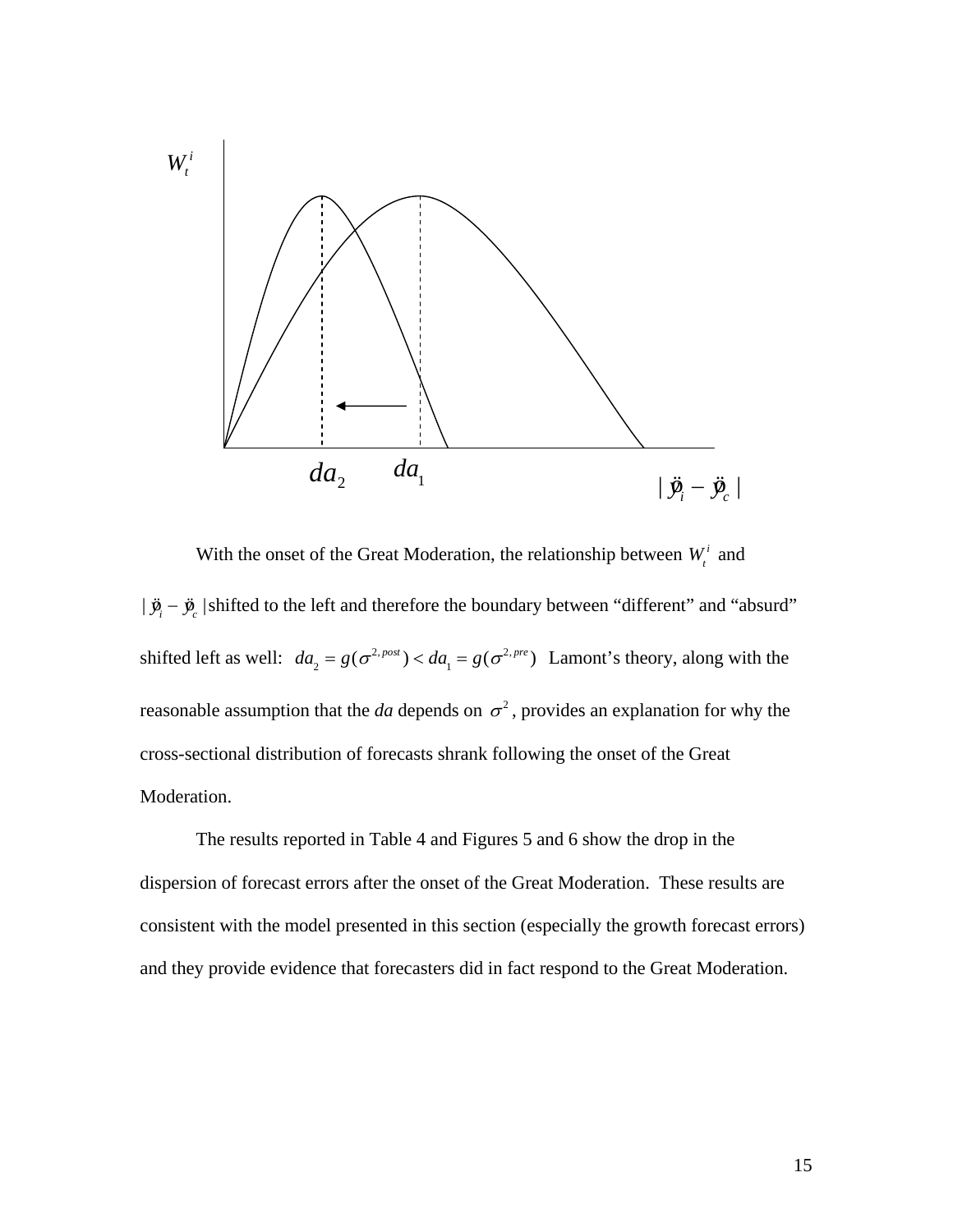#### 7. Endogenous Break Point Tests

 The results presented in Tables 1-6 assume that the Great Moderation started in the first quarter of 1984. However, it is certainly possible that response of forecasters to the break in volatility does not correspond to the actual break in volatility. In this section we present results from an endogenous break point test to determine the timing of forecasters' response to the Great Moderation.

The analysis in Section 6 suggests that in order to detect a change in forecaster behavior we must look at the timing of the decrease in the cross-sectional dispersion of forecast errors. Table 7 reports the results of searching endogenously for the break point in the interquartile dispersion series. We estimated equation (1) with the interquartile dispersion as the dependent variable over each sample split beginning in 1975:3 (to allow enough degrees of freedom) and ending with 2002:12. Table 7 reports the date at which the split most likely occurred based on the likelihood ratio statistic<sup>5</sup>.

 The decline in the dispersion of output growth forecasting errors appears to have occurred in the early 1980s (except for the 2-quarter-ahead horizon for real output growth). Similarly, the dispersion of inflation forecast errors decline in the early-to-mid-1980s. Thus, it appears that forecasters adjusted their forecasts almost contemporaneously with the Great Moderation. These results are consistent with the rational expectations hypothesis.

 $\frac{1}{5}$  $5$  The p-values are computed using Hansen's (2000) "fixed regressor bootstrap" procedure.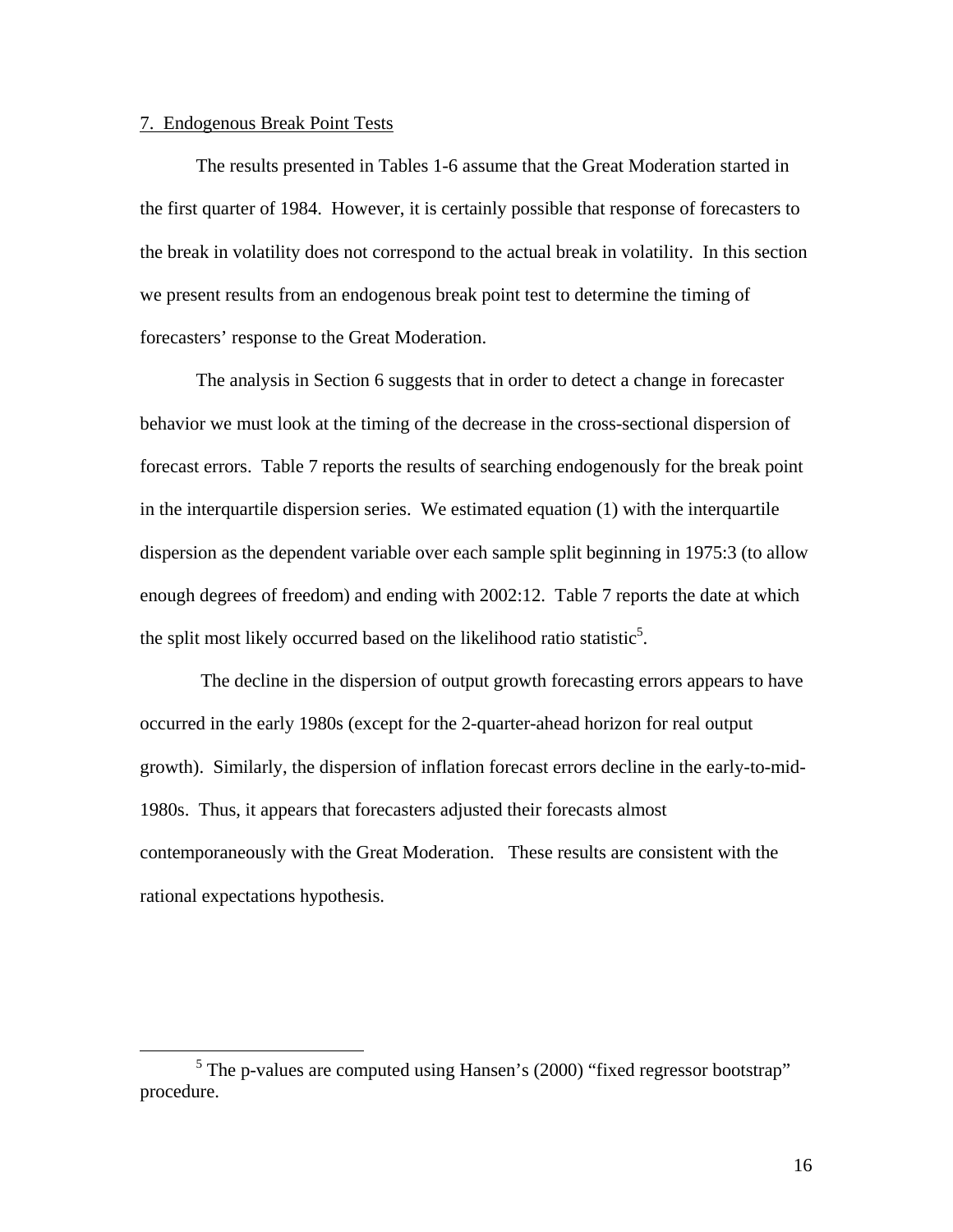#### 8. The Benefits for Monetary Policy Making

There are several ways in which a reduction in the size of forecast errors benefits the economy as a whole. Improved inventory management and improved cost projections are two examples. In the public sector, the reduction in forecast errors could translate into improved policymaking. In this section, we look specifically at the benefits of the reduction in the size of forecast errors in the context of monetary policy. Following Sinclair et al. (2009), we measure the improvement in monetary policy by computing the policy forecast error. The policy forecast error is the difference between the federal funds interest rate target that the Fed would set under perfect foresight and the federal funds interest rate target it would set if it based its target on a forward-looking Taylor rule. Thus, this calculation begins with the assumption that the Fed (implicitly) follows the Taylor rule:

$$
i_t^{T,e} = r^* + \pi_{t+h}^e + 0.5(\pi_{t+h}^e - \pi^*) + 0.5(y_{t+h}^e - y^*)
$$
 (7)

where  $i^{T,e}$  is the target federal fund rate based on expected inflation and output growth,  $r^*$  is the target real interest rate,  $\pi^*$  is the target inflation rate and  $y^*$  is the (log of) potential output. Monetary policy is forward-looking:  $\pi_{t+h}^e$  and  $y_{t+h}^e$  are the *h*-step ahead expectations or forecasts of inflation and output growth<sup>6</sup>. Orphanides  $(2001)$  argues that the relevant horizon for the Fed is 4 quarters, thus we set  $h = 4$  for our analysis.

The Fed's optimal federal funds rate,  $i_t^T$  is

 $\overline{a}$ 

$$
i_t^T = r^* + \pi_{t+4}^A + 0.5(\pi_{t+4}^A - \pi^*) + 0.5(y_{t+4}^A - y^*),
$$
\n(8)

<sup>6</sup>. See Sinclair et al. (2009) for why it is appropriate to use output growth rather than the (log of) real output.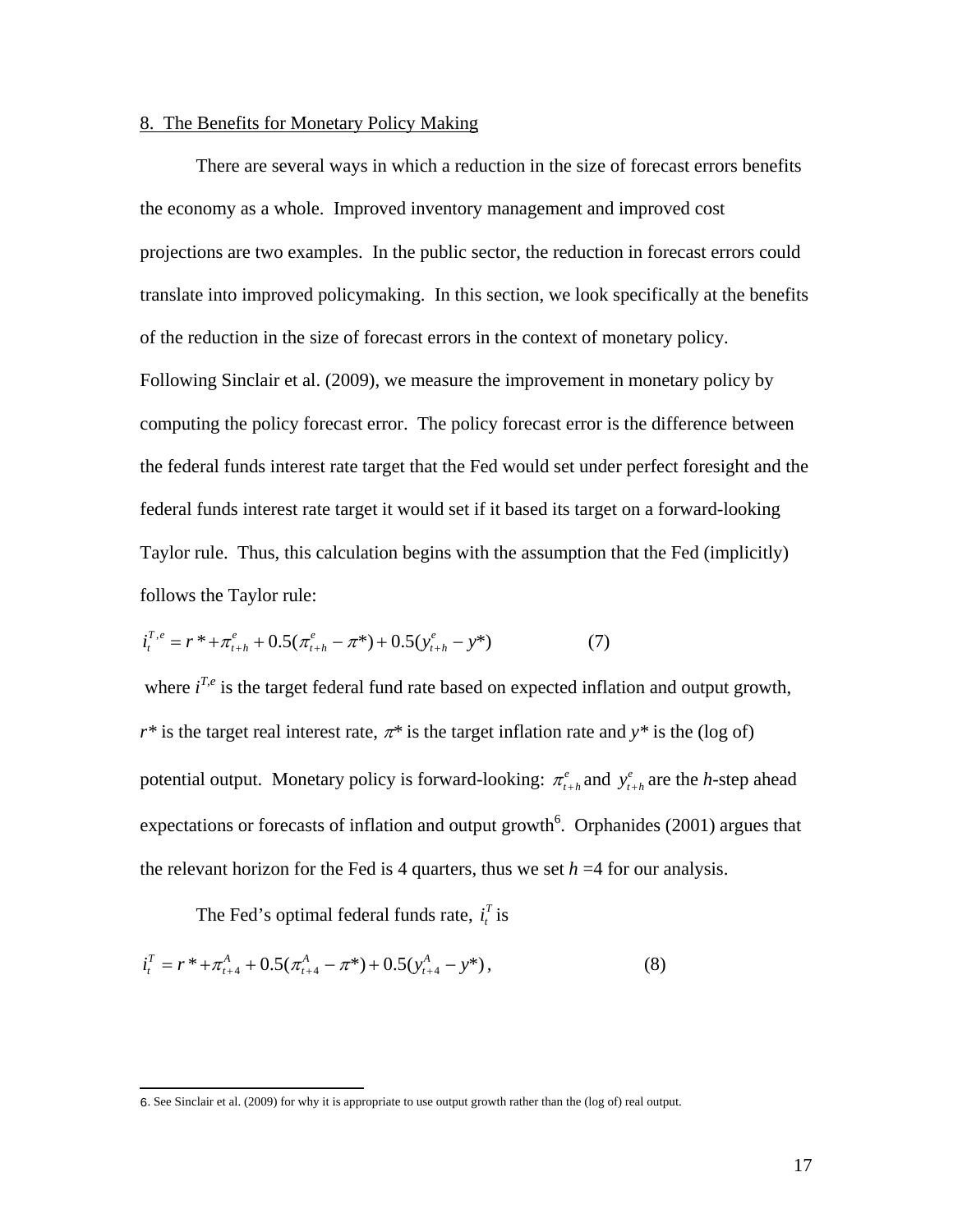where  $\pi_{t+4}^A$  and  $y_{t+4}^A$  are the actual (real time) values of inflation and output growth. As long as the Fed's forecasts are unbiased,  $i_t^T = i_t^{T,e}$  on average. Period by period, however,  $i_t^T$  will differ from  $i_t^{T,e}$  because of errors in forecasting. Sinclair et al. call this the policy forecast error, *PFE<sub>t</sub>* 

$$
PFE_t = i_t^T - i_t^{T,e} = 1.5\left(\pi_{t+4}^A - \pi_{t+4}^e\right) + 0.5\left(y_{t+4}^A - y_{t+4}^e\right)
$$
(9)

 Although the policy forecast error will be zero on average, it is informative to look at the absolute value of this error to get a sense of how far away from the optimal federal funds rate the Fed would be if it followed the Taylor rule *meeting by meeting*. Using the coefficients from Table 2 we can compute the average absolute *PFE,* pre and post 1984:1:

$$
|PFE_t| = 1.5(1.88) + .5(3.08) = 4.36 \text{ prior to } 1984:1
$$
  

$$
|PFE_t| = 1.5(0.75) + .5(1.68) = 1.40 \text{ after to } 1984:1
$$

The difference, 2.96, represents the reduction in the absolute value of the PFE as a result of the Great Moderation. Thus, one direct measurable benefit of the reduction in forecast errors associated with Great Moderation is that the Fed, on average, is nearly three percentage points closer to the optimal federal funds rate.

 There is considerable evidence that the federal funds rate is more persistent than described by the standard Taylor rule (equation (7)). Some researchers (Clarida, Gali, Gertler (2000)) have argued that the source of persistence is the Fed smoothing interest rates by gradually moving to the optimal interest rate rather than setting the target federal funds rate equal to the (expected) optimal federal funds rate period by period. The reason that the Fed might move gradually to the optimal rate is because of both forecast uncertainty and data uncertainty. If the Fed realizes that it has made an error forecasting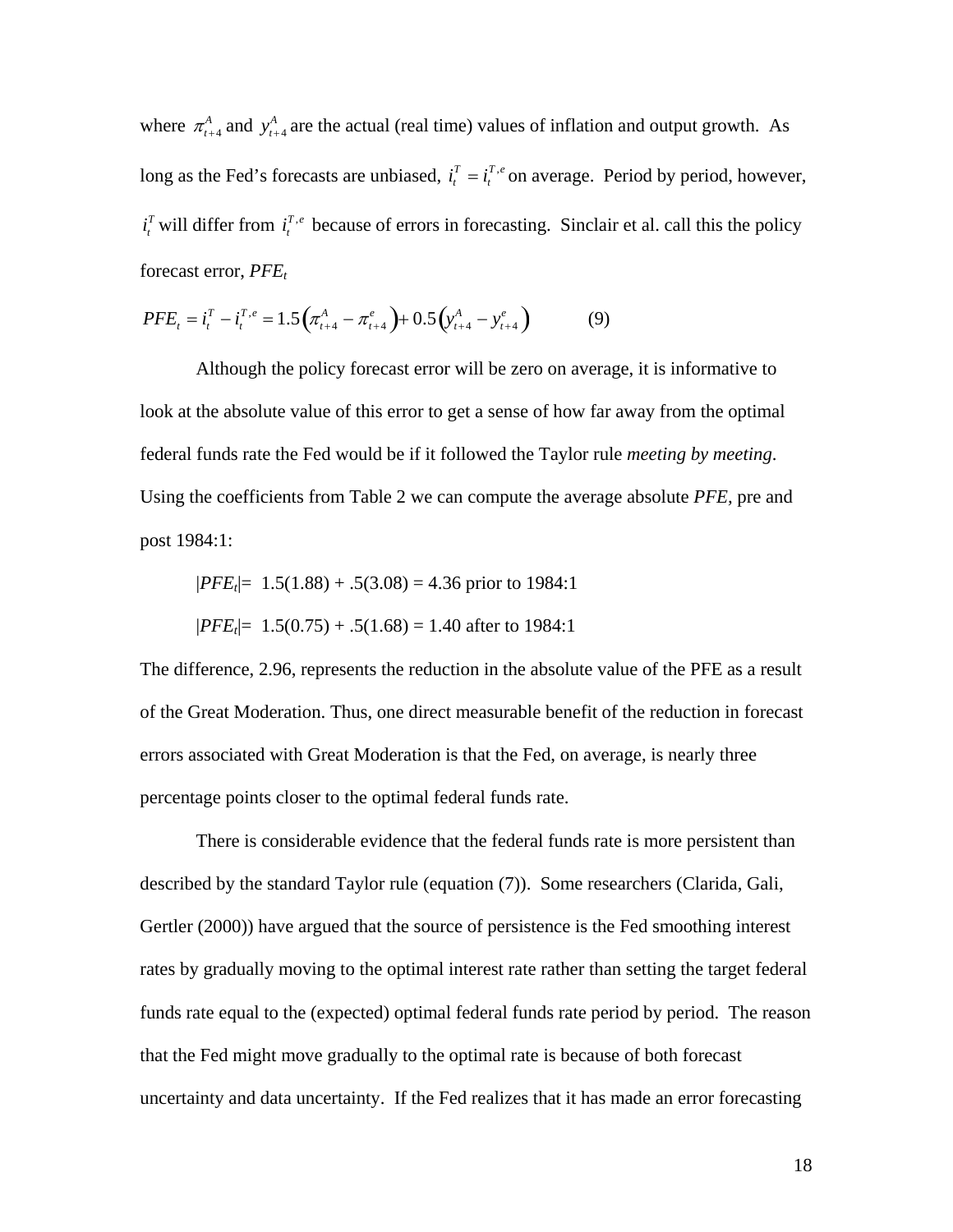growth or inflation, or if data are revised, it is easier to undo or reverse the federal funds rate change if it has only partly adjusted toward the (now erroneous) optimum. In other words, the absolute value of the PFE's calculated above likely overstates the actual errors that the Fed experienced because the Fed's approach of gradually moving to the optimum means that they probably never fully got to the optimum before they realize that they mis-forecasted growth or inflation. But to the extent that the Fed is smoothing its interest rate changes to mitigate the effects of forecast uncertainty, the reduction in forecast uncertainty associated with the Great Moderation implies that the Fed can move toward the perfect-foresight federal funds target rate more quickly than they could prior to the mid-1980s.

#### 9. Summary and Conclusion

 U.S. growth and inflation volatility dropped significantly in the mid-1980s. The empirical evidence presented in this paper shows that forecast errors dropped in absolute size, but forecast errors normalized for the size of economic fluctuation remained roughly unchanged. The cross-sectional dispersion of forecasts fell in conjunction with the Great Moderation, which is consistent with a change in forecaster behavior in response to the Great Moderation. By our calculation, the reduction in forecast errors makes it easier for the Fed to conduct monetary policy by either allowing the Fed to achieve a target federal funds rate that is closer to the perfect-foresight target rate or by reducing the Fed's need to gradually move towards the optimal target.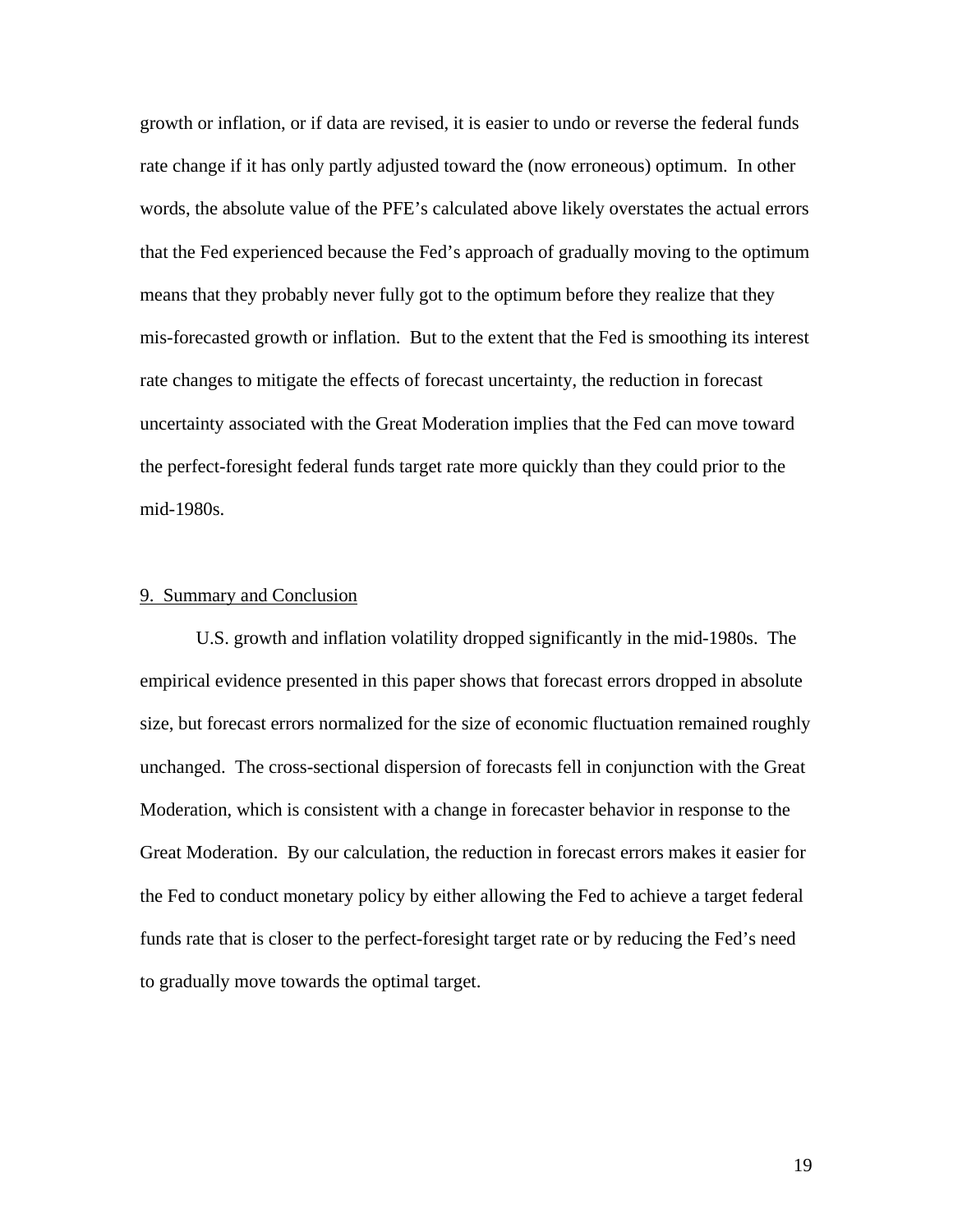



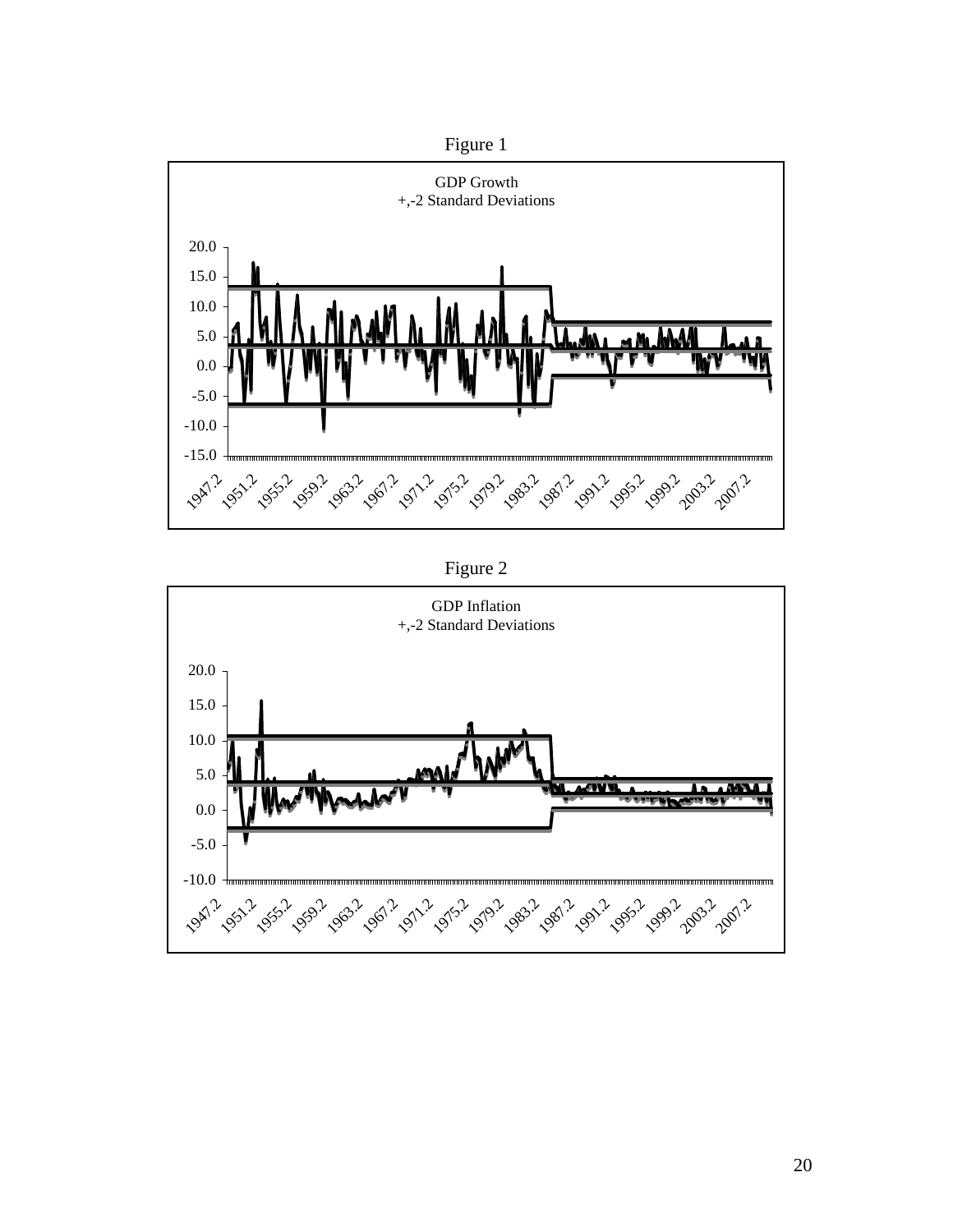



Figure 4

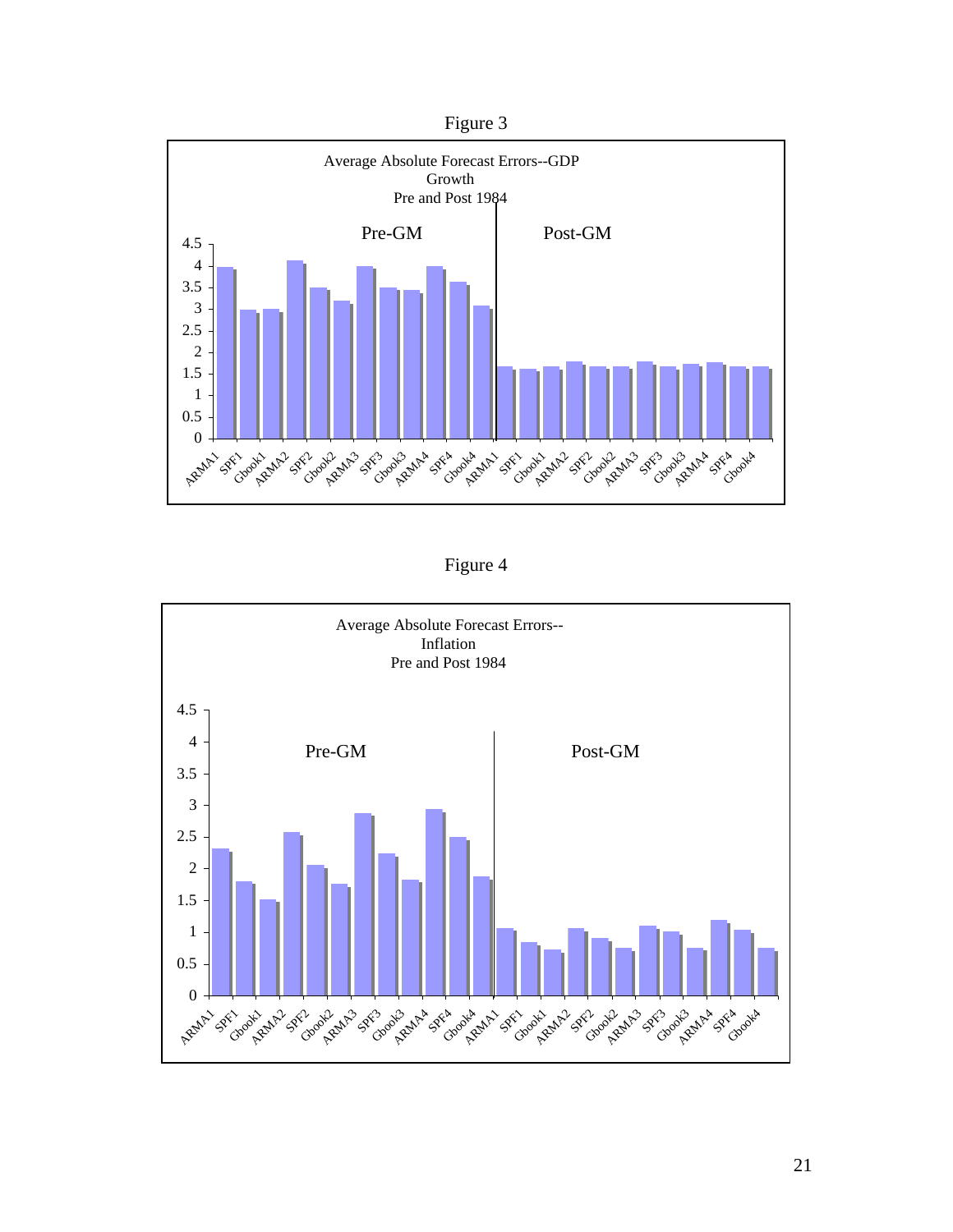



disp1 disp2 disp3 disp4 disp1 disp2 disp3 disp4

0

0.5

1

1.5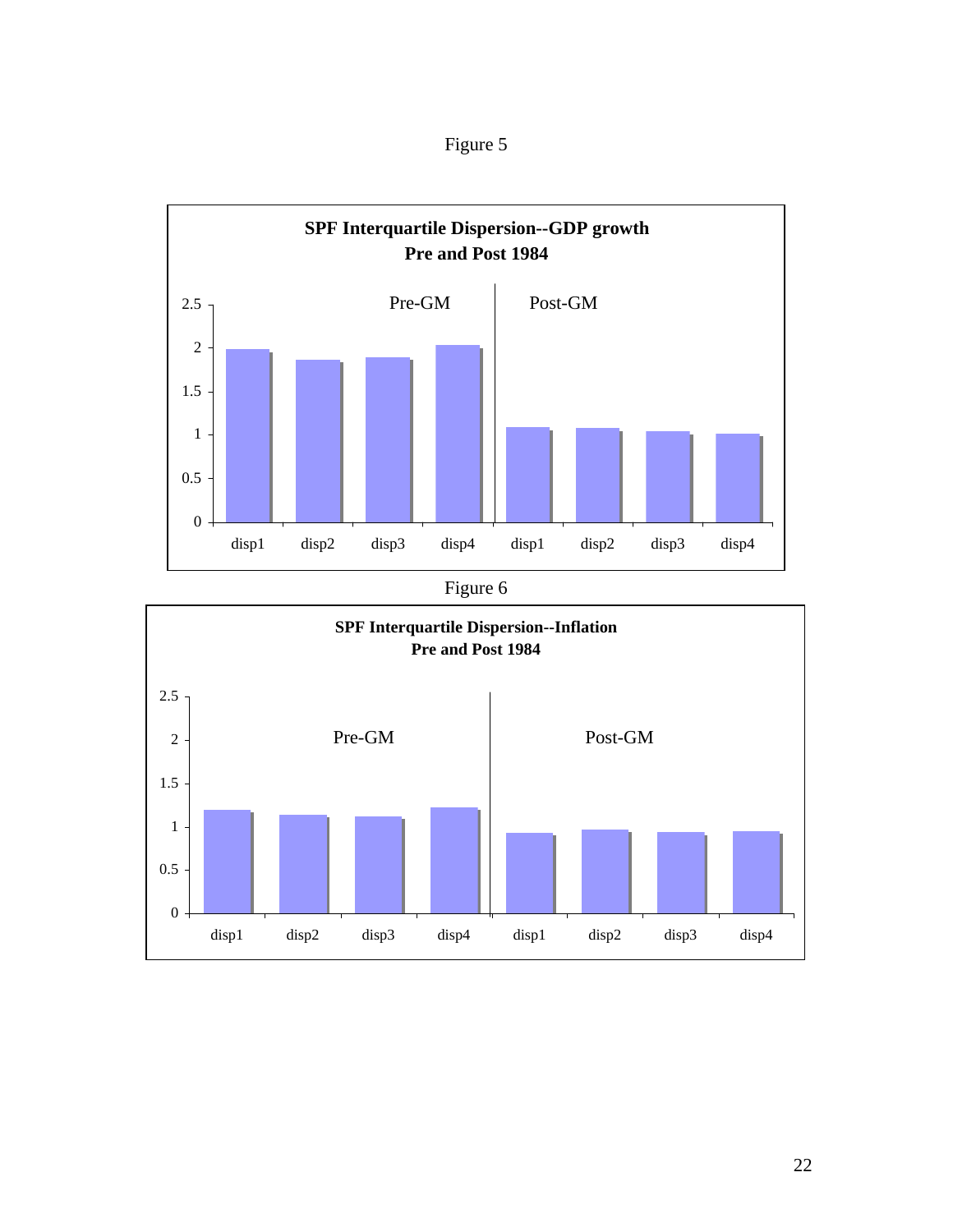



Figure 8

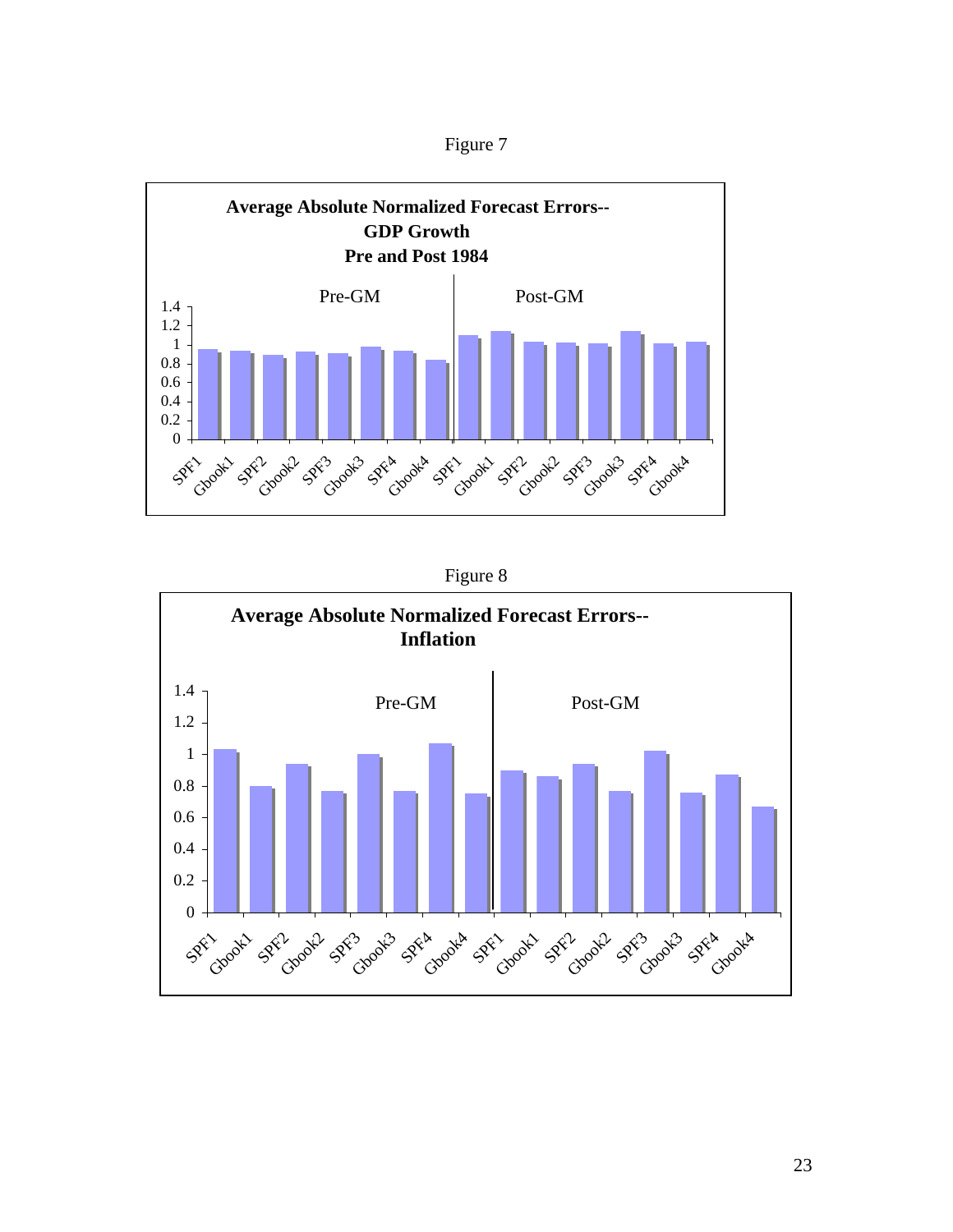| Forecast<br>Error for | $\alpha_1$ | $\alpha_2$ | $\alpha_1 - \alpha_2$ |
|-----------------------|------------|------------|-----------------------|
| $y_{t+1}$             | 2.99 **    | $1.62**$   | $1.37**$              |
|                       | (.35)      | (.13)      | (.37)                 |
| $y_{t+2}$             | $3.51**$   | $1.68**$   | 1.82**                |
|                       | (.40)      | (.13)      | (.42)                 |
| $y_{t+3}$             | $3.51**$   | $1.67**$   | 1.83**                |
|                       | (.43)      | (.16)      | (.45)                 |
| $y_{t+4}$             | $3.63**$   | $1.68**$   | 1.95**                |
|                       | (.45)      | (.15)      | (.48)                 |
| $\pi_{t+1}$           | 1.81**     | $.84**$    | $.96**$               |
|                       | (.19)      | (.07)      | (.20)                 |
| $\pi_{t+2}$           | $2.06**$   | $.91**$    | $1.15**$              |
|                       | (.24)      | (.08)      | (.26)                 |
| $\pi_{t+3}$           | $2.24**$   | $1.01**$   | $1.23**$              |
|                       | (.28)      | (.09)      | (.29)                 |
| $\pi_{t+4}$           | $2.50**$   | $1.04**$   | $1.46**$              |
|                       | (.33)      | (.09)      | (.34)                 |

# Table 1 Pre and Post 1984:1 Absolute Median Forecast Errors Survey of Professional Forecasters

## Notes:

Newey-West standard errors are in parentheses below the coefficient estimates \*\* indicates significant at the 0.01 level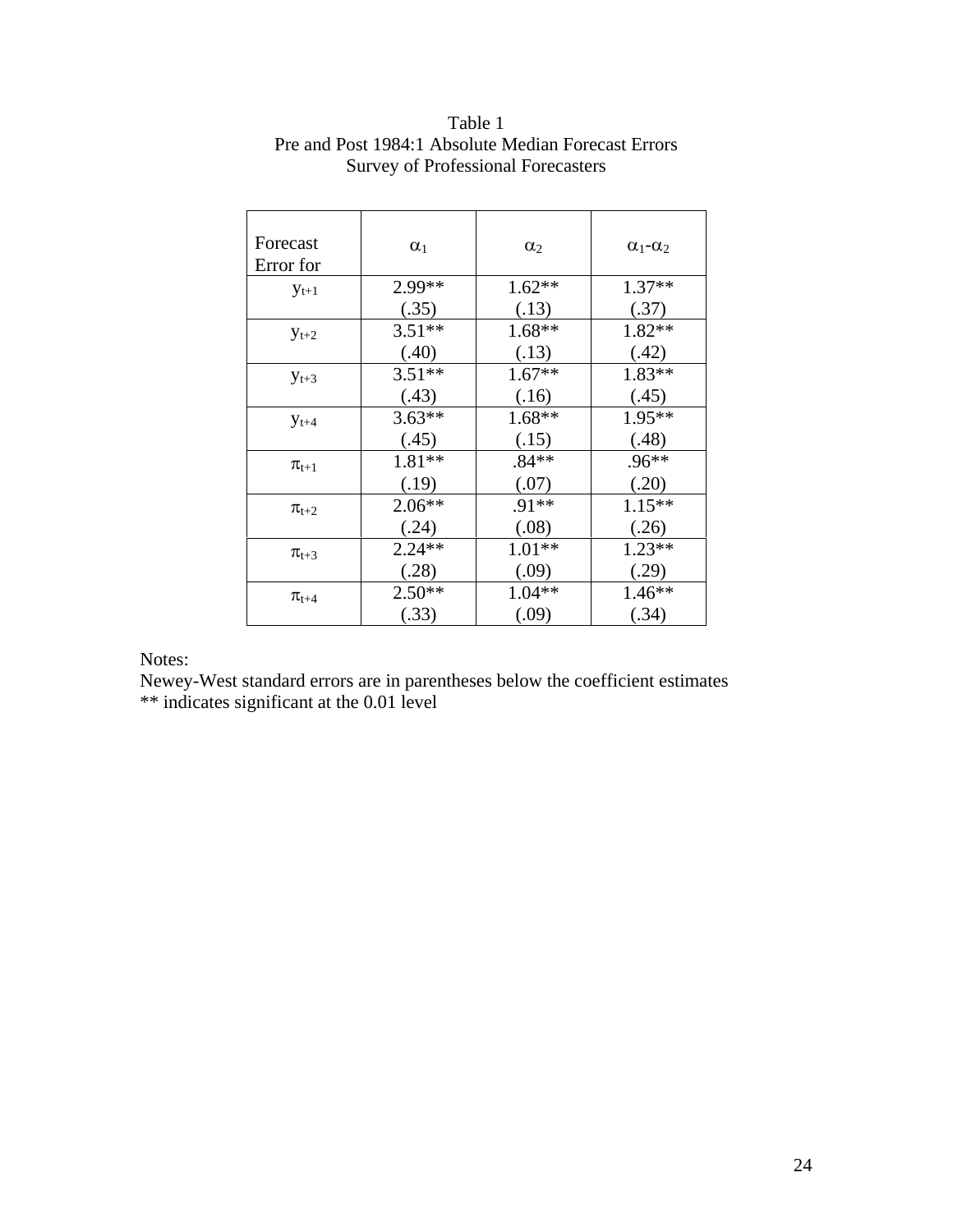| Forecast<br>Error for | $\alpha_1$ | $\alpha_2$ | $\alpha_1 - \alpha_2$ |
|-----------------------|------------|------------|-----------------------|
| $y_{t+1}$             | $3.01**$   | $1.67**$   | $1.33**$              |
|                       | (.35)      | (.12)      | (.36)                 |
| $y_{t+2}$             | $3.20**$   | $1.68**$   | $1.51**$              |
|                       | (.38)      | (.15)      | (.41)                 |
| $y_{t+3}$             | $3.44**$   | 1.74**     | $1.70**$              |
|                       | (.46)      | (.15)      | (.49)                 |
| $y_{t+4}$             | $3.08**$   | $1.68**$   | $1.40**$              |
|                       | (.37)      | (.16)      | (.41)                 |
| $\pi_{t+1}$           | $1.52**$   | $.73**$    | $.80**$               |
|                       | (.19)      | (.06)      | (.20)                 |
| $\pi_{t+2}$           | $1.76**$   | $.75**$    | $1.02**$              |
|                       | (.25)      | (.06)      | (.26)                 |
| $\pi_{t+3}$           | $1.83**$   | $.76**$    | $1.07**$              |
|                       | (.29)      | (.06)      | (.30)                 |
|                       | 1.88**     | .75**      | $1.13**$              |
|                       | (.33)      | (.07)      | (.34)                 |
| $\pi_{t+4}$           |            |            |                       |

| Table 2                                      |
|----------------------------------------------|
| Pre and Post 1984:1 Absolute Forecast Errors |
| <b>Federal Reserve Greenbook Forecasts</b>   |

Newey-West standard errors are in parentheses below the coefficient estimates

\*\* indicates significant at the 0.01 level

\* indicates significant at the 0.05 level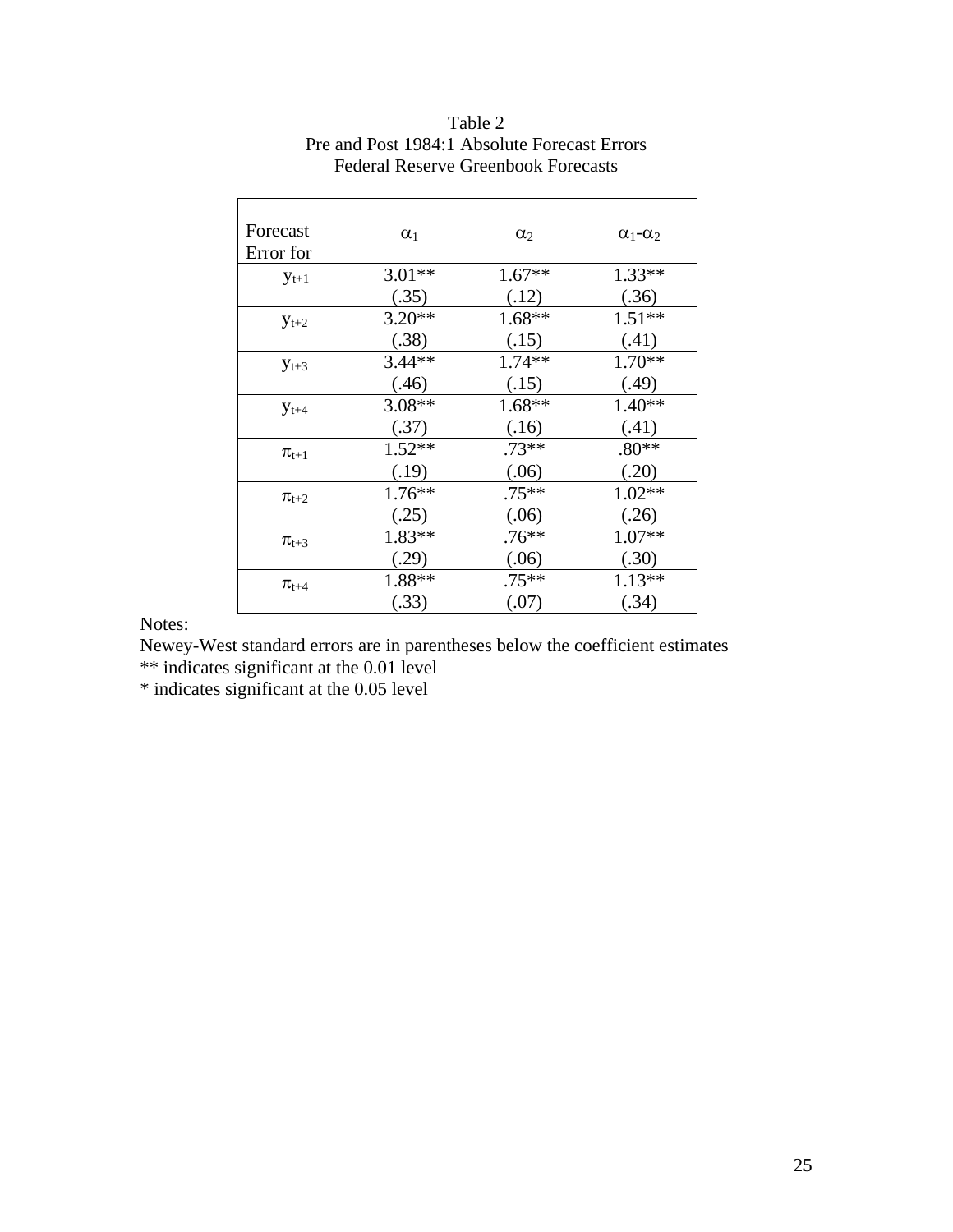| <b>ARMA</b> models    |            |            |                       |
|-----------------------|------------|------------|-----------------------|
| Forecast<br>Error for | $\alpha_1$ | $\alpha_2$ | $\alpha_1 - \alpha_2$ |
| $y_{t+1}$             | 3.98**     | $1.67**$   | $2.31**$              |
|                       | (.46)      | (.15)      | (.49)                 |
| $y_{t+2}$             | $4.13**$   | 1.79**     | 2.33**                |
|                       | (.41)      | (.15)      | (.44)                 |
| $y_{t+3}$             | $4.00**$   | 1.79**     | $2.20**$              |
|                       | (.47)      | (.16)      | (.50)                 |
| $y_{t+4}$             | 3.99**     | 1.78**     | $2.21**$              |
|                       | (.43)      | (.15)      | (.46)                 |
| $\pi_{t+1}$           | 2.32**     | $1.07**$   | $1.32**$              |
|                       | (.27)      | (.09)      | (.28)                 |
| $\pi_{t+2}$           | $2.58**$   | 1.06**     | $1.52**$              |
|                       | (.28)      | (.08)      | (.29)                 |
| $\pi_{t+3}$           | $2.88**$   | $1.10**$   | 1.78**                |
|                       | (.31)      | (.07)      | (.32)                 |
| $\pi_{t+4}$           | $2.94**$   | $1.19**$   | $1.75**$              |
|                       | (.33)      | (.08)      | (.34)                 |

Table 3 Pre and Post 1984:1 Absolute Forecast Errors

Newey-West standard errors are in parentheses below the coefficient estimates \*\* indicates significant at the 0.01 level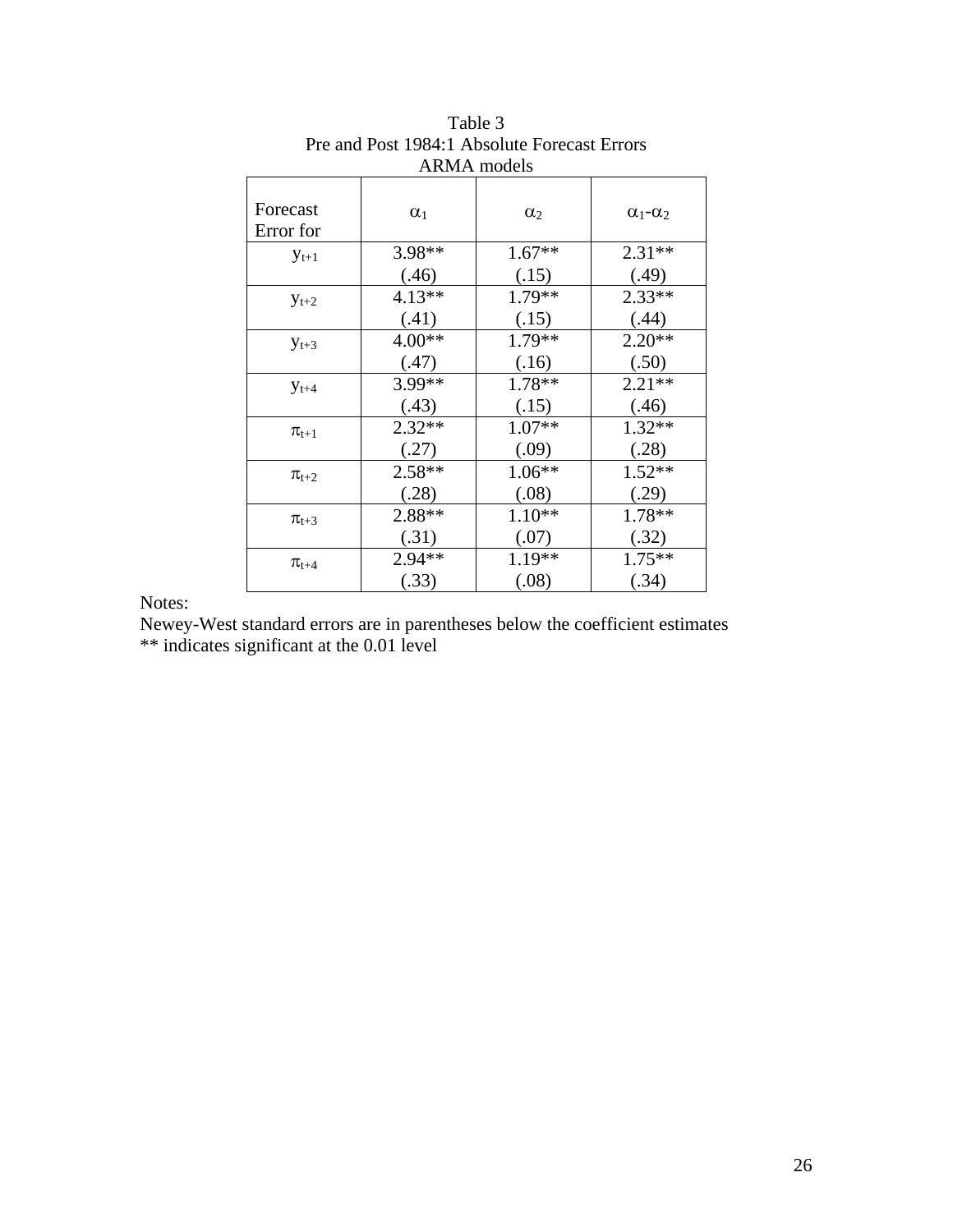| Survey of Professional Porecasters |            |            |                       |
|------------------------------------|------------|------------|-----------------------|
| Forecast<br>Error for              | $\alpha_1$ | $\alpha_2$ | $\alpha_1 - \alpha_2$ |
| $y_{t+1}$                          | 1.99**     | $1.09**$   | $.91**$               |
|                                    | (.10)      | (.05)      | (.11)                 |
| $y_{t+2}$                          | 1.87**     | $1.08**$   | .79**                 |
|                                    | (.08)      | (.06)      | (.09)                 |
| $y_{t+3}$                          | 1.90**     | $1.04**$   | $.87**$               |
|                                    | (.08)      | (.05)      | (.09)                 |
| $y_{t+4}$                          | $2.03**$   | $1.02**$   | $1.01**$              |
|                                    | (.08)      | (.05)      | (.09)                 |
| $\pi_{t+1}$                        | $1.20**$   | .93**      | $.27**$               |
|                                    | (.08)      | (.04)      | (.09)                 |
| $\pi_{t+2}$                        | $1.14**$   | .97**      | .17                   |
|                                    | (.10)      | (.04)      | (.11)                 |
| $\pi_{t+3}$                        | $1.12**$   | $.94**$    | .18 <sub>†</sub>      |
|                                    | (.09)      | (.04)      | (.10)                 |
| $\pi_{t+4}$                        | $1.23**$   | .95**      | $.28**$               |
|                                    | (.08)      | (.04)      | (.09)                 |

Table 4 Pre and Post 1984:1 Interquartile Dispersion Survey of Professional Forecasters

Newey-West standard errors are in parentheses below the coefficient estimates \*\* indicates significant at the 0.01 level

† indicates significance at the .10 level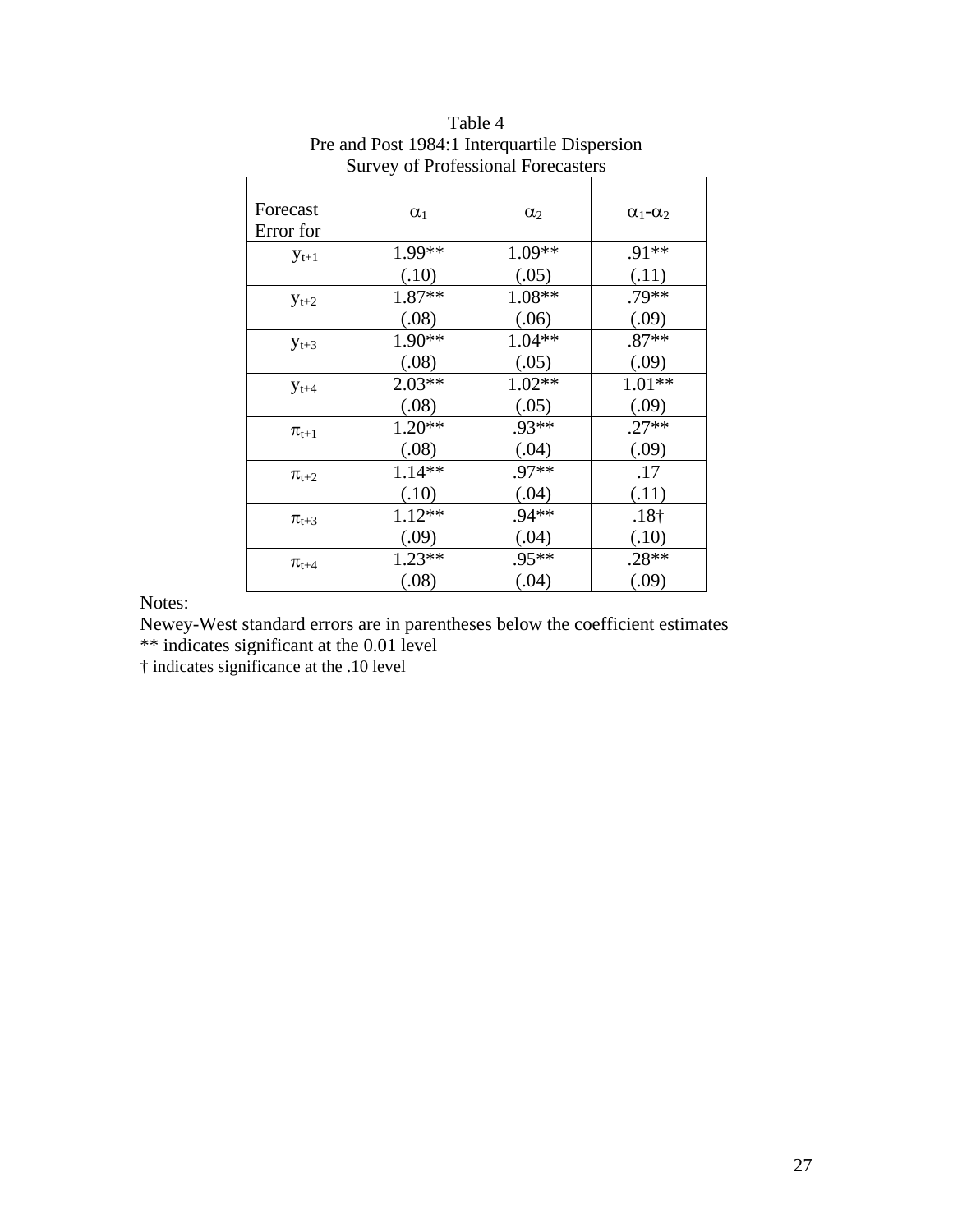| Survey of Froressional Porecasiers |            |            |                       |
|------------------------------------|------------|------------|-----------------------|
| Forecast<br>Error for              | $\alpha_1$ | $\alpha_2$ | $\alpha_1 - \alpha_2$ |
| $y_{t+1}$                          | .95**      | $1.10**$   | $-.14$                |
|                                    | (.14)      | (.09)      | (.17)                 |
| $y_{t+2}$                          | .89**      | $1.03**$   | $-14$                 |
|                                    | (.07)      | (.08)      | (.11)                 |
| $y_{t+3}$                          | $.91**$    | $1.01**$   | $-.10$                |
|                                    | (.07)      | (.10)      | (.11)                 |
| $y_{t+4}$                          | $.94**$    | $1.01**$   | $-.08$                |
|                                    | (.08)      | (.09)      | (.12)                 |
| $\pi_{t+1}$                        | $1.03**$   | $.90**$    | .13                   |
|                                    | (.13)      | (.07)      | (.14)                 |
| $\pi_{t+2}$                        | $.94**$    | $.94**$    | $-.001$               |
|                                    | (.10)      | (.08)      | (.13)                 |
| $\pi_{t+3}$                        | $1.00**$   | $1.02**$   | $-.02$                |
|                                    | (.15)      | (.10)      | (.18)                 |
| $\pi_\text{t+4}$                   | $1.07**$   | $.87**$    | .20                   |
|                                    | (.16)      | (.07)      | (.17)                 |

Table 5 Pre and Post 1984:1 Absolute Normalized Forecast Errors Survey of Professional Forecasters

Newey-West standard errors are in parentheses below the coefficient estimates \*\* indicates significant at the 0.01 level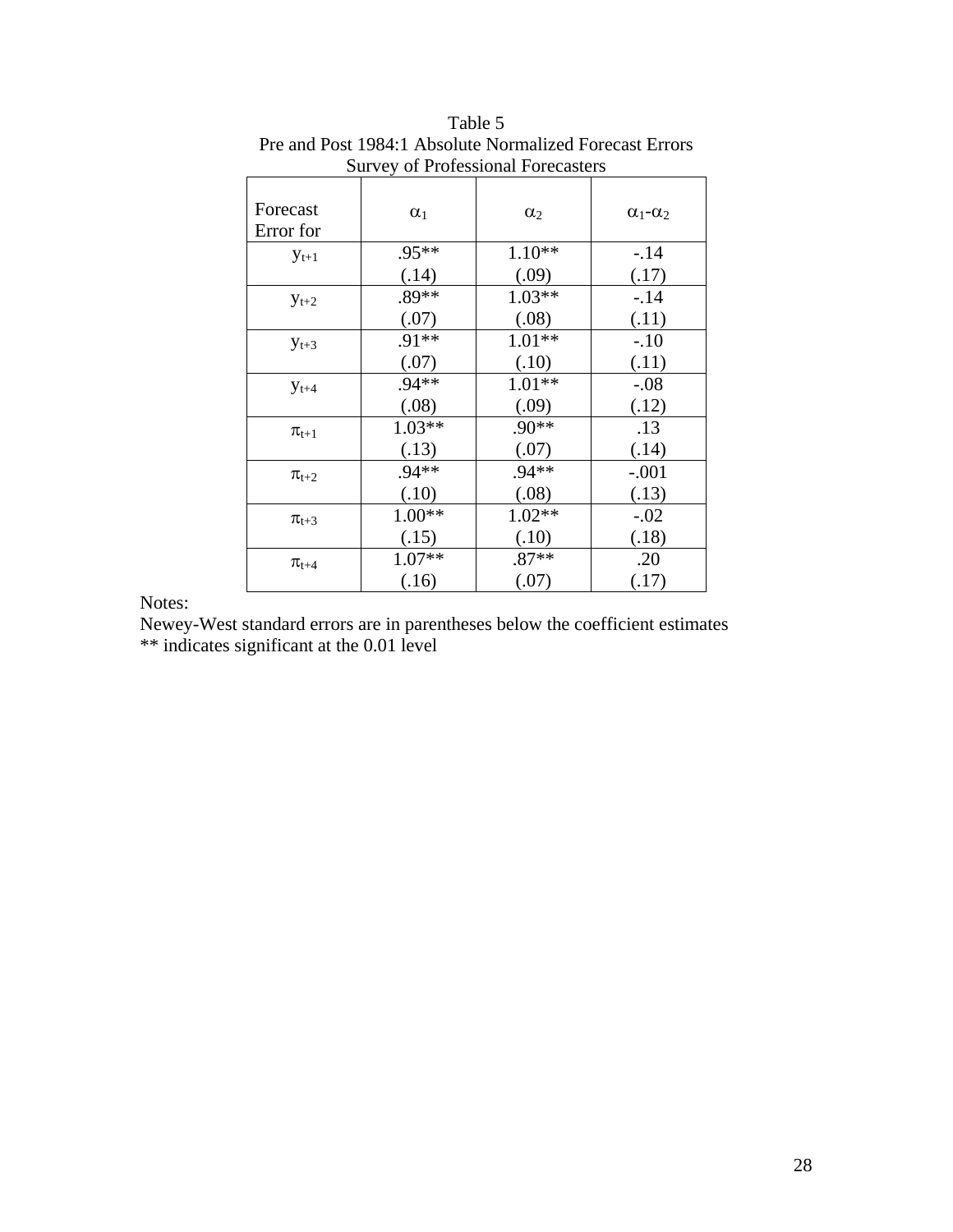| I cucial ixescive Citembook I olecasis |            |            |                         |
|----------------------------------------|------------|------------|-------------------------|
| Forecast<br>Error for                  | $\alpha_1$ | $\alpha_2$ | $\alpha_1$ - $\alpha_2$ |
| $y_{t+1}$                              | $.94**$    | $1.15**$   | $-.20$                  |
|                                        | (.11)      | (.09)      | (.15)                   |
| $y_{t+2}$                              | .93**      | $1.02**$   | $-.08$                  |
|                                        | (.12)      | (.09)      | (.15)                   |
| $y_{t+3}$                              | .98**      | $1.14**$   | $-16$                   |
|                                        | (.09)      | (.12)      | (.15)                   |
| $y_{t+4}$                              | $.84**$    | $1.03**$   | $-.19$                  |
|                                        | (.07)      | (.09)      | (.12)                   |
| $\pi_{t+1}$                            | $.80**$    | $.86**$    | $-.06$                  |
|                                        | (.07)      | (.07)      | (.10)                   |
| $\pi_{t+2}$                            | $.77**$    | $.77**$    | .008                    |
|                                        | (.08)      | (.05)      | (.09)                   |
| $\pi_{t+3}$                            | $.77**$    | $.76**$    | .01                     |
|                                        | (.11)      | (.06)      | (.13)                   |
| $\pi_\text{t+4}$                       | $.75***$   | $.67**$    | .08                     |
|                                        | (.11)      | (.05)      | (.12)                   |

Table 6 Pre and Post 1984:1 Absolute Normalized Forecast Errors Federal Reserve Greenbook Forecasts

Newey-West standard errors are in parentheses below the coefficient estimates \*\* indicates significant at the 0.01 level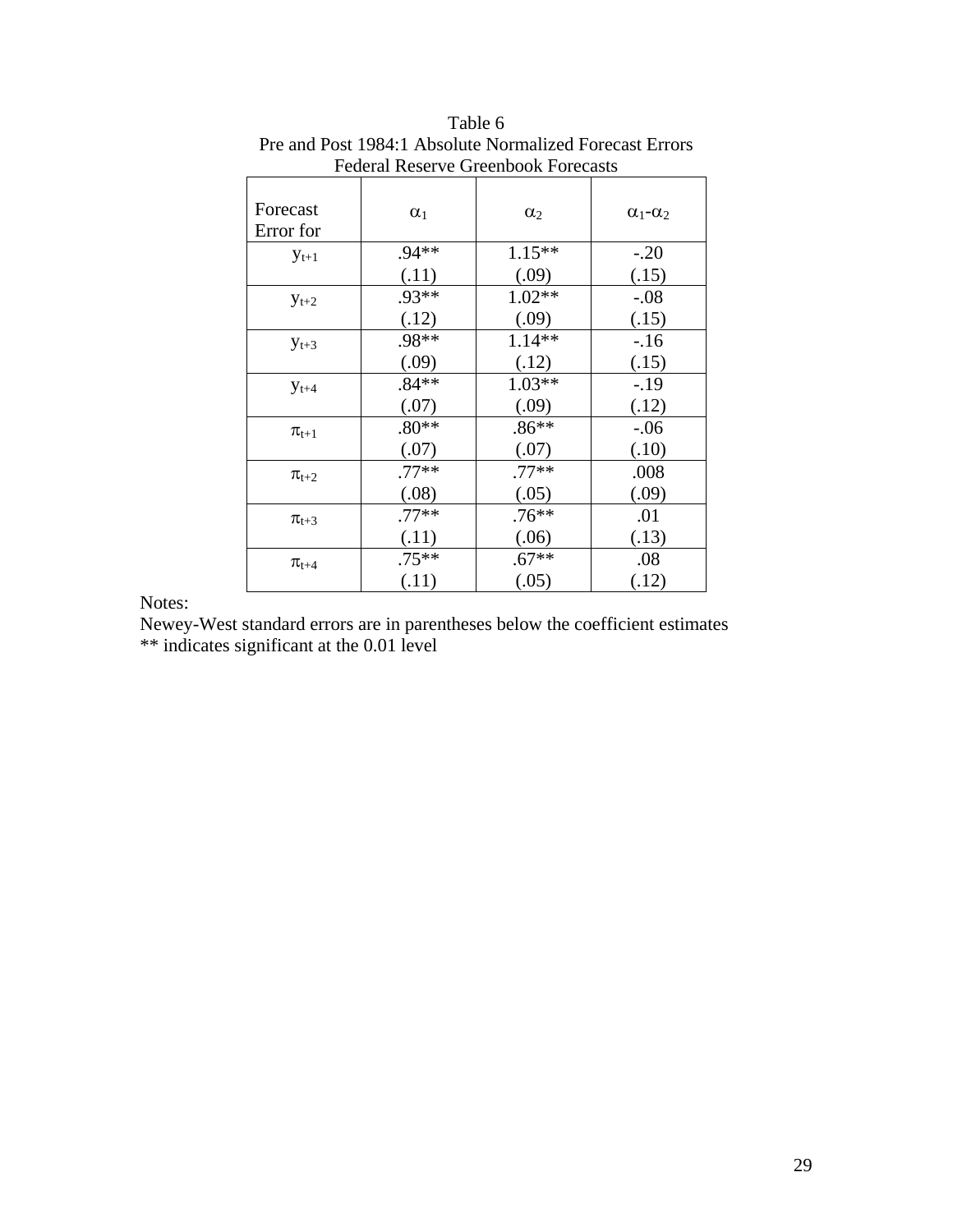# Table 7 Endogenous Breakpoint Test Interquartile Dispersion Survey of Professional Forecasters

| Dispersion<br>of | <b>Break Date</b> | p-value |
|------------------|-------------------|---------|
| Forecast         |                   |         |
| Error for        |                   |         |
| $y_{t+1}$        | 1983.2            | .000    |
| $y_{t+2}$        | 1990.11           | .000    |
| $y_{t+3}$        | 1983.8            | .000    |
| $y_{t+4}$        | 1981.11           | .000    |
| $\pi_{t+1}$      | 1982.8            | .000    |
| $\pi_{t+2}$      | 1982.8            | .000    |
| $\pi_{t+3}$      | 1985.11           | .000    |
| $\pi_{t+4}$      | 1986.5            | .000    |

Notes: the p-values were computed by the "fixed-regressor bootstrap method" described in Hansen (2000).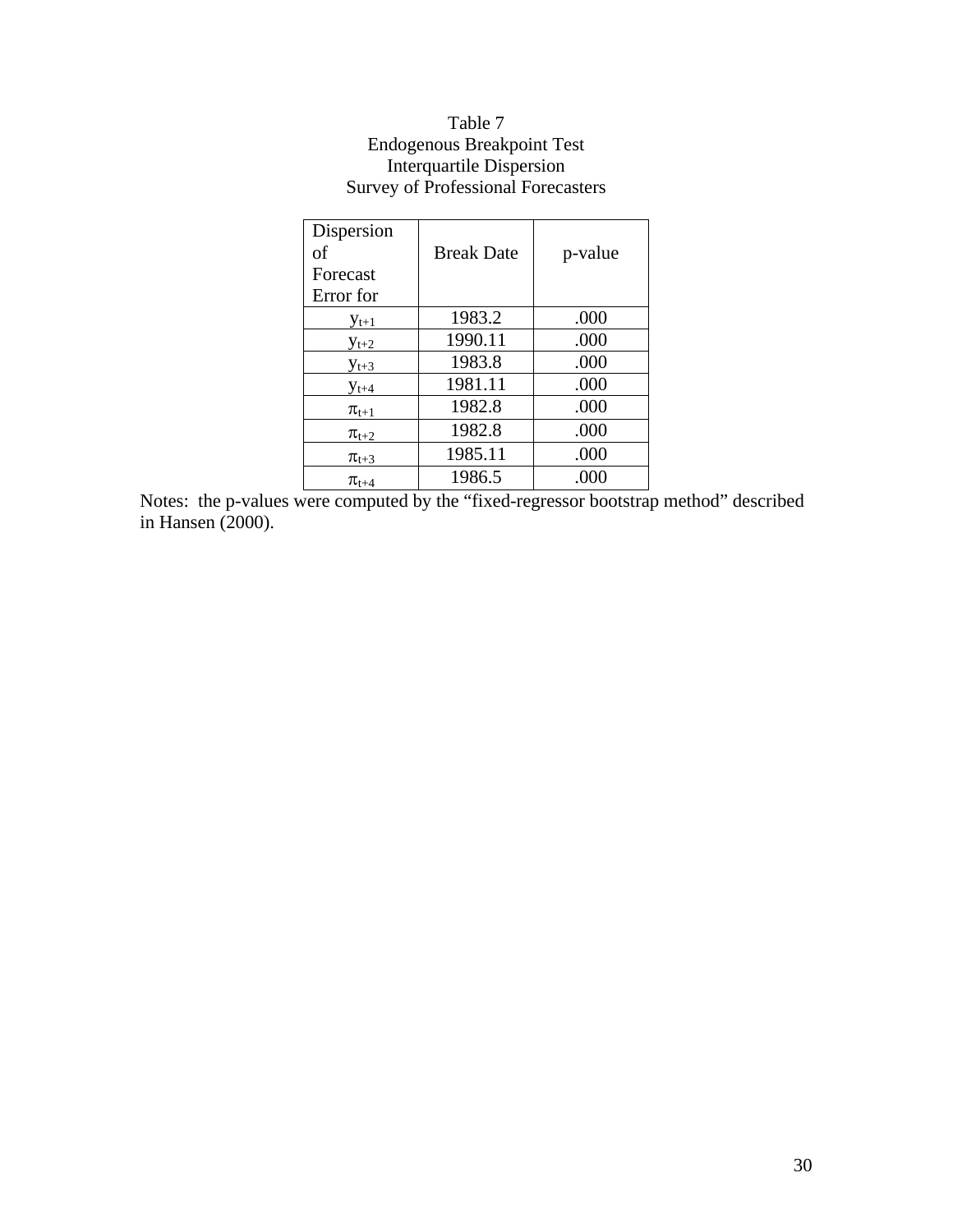## **References**

Alcala, F. and I. Sancho, "Output Composition and the U.S. Output Volatility Decline," Universidad de Murcia Working Paper, February 2003.

Atkeson, Andrew and Lee E. Ohanian, 2001. "Are Phillips Curves Useful for Forecasting Inflation?" *Federal Reserve Bank of Minneapolis Quarterly Review*, **25**  (2001), 2-11.

Arias, A., G. Hansen and L. Ohanian, "Why Have Business Cycle Fluctuations Become Less Volatile?" National Bureau of Economic Research Working Paper 12079, 2006.

Campbell, Sean D., "Macroeconomic Volatility, Predictability and Uncertainty in the Great Moderation: Evidence from the Survey of Professional Forecasters," *Journal of Business and Economic Statistics*, v. 25, n. 2, April 2007, pp. 191-200.

Clarida, R., J. Gali and M. Gertler, "Monetary Policy Rules and Macroeconomic Stability: Evidence and Some Theory" *Quarterly Journal of Economics*, vol. 115, February 2000, pp. 147-80.

Croushore, Dean and Tom Stark, A Real-Time Dataset for Macroeconomists, *Journal of Econometrics*, vol. 105, November 2001, pp. 111-130.

Davis, Steven J. and James A. Kahn, "Interpreting the Great Moderation: Changes in the Volatility of Economic Activity at the Macro and Micro Levels," Federal Reserve Bank of New York, Staff Report # 334, July 2008.

Gali, Jordi and Luca Gambetti, " *American Economic Journal of Macroeconomics*," vol. 1, no. 1, January 2009, pp. 26-57.

Gavin, William T., and Rachel J. Mandal, 2001. "Forecasting Inflation and Growth: Do Private Forecasts Match Those of Policymakers?" *Review*, Federal Reserve Bank of St. Louis, May/June (2001) 11-19.

Hansen, Bruce, "Testing For Structural Change In Conditional Models," *Journal of Econometrics*, vol. 97, 2000, pp. 93-115.

Herrera, A. and Pesavento, E. "The Decline in U.S. Output Volatility: Structural Changes and Inventory Investment," Michigan State University Working Paper, August 2004.

Irvine, O. and S. Shuh, "Inventory Investment and Output Volatility," Federal Reserve Bank of Boston Working Paper Series, paper no. 02-6 (2002).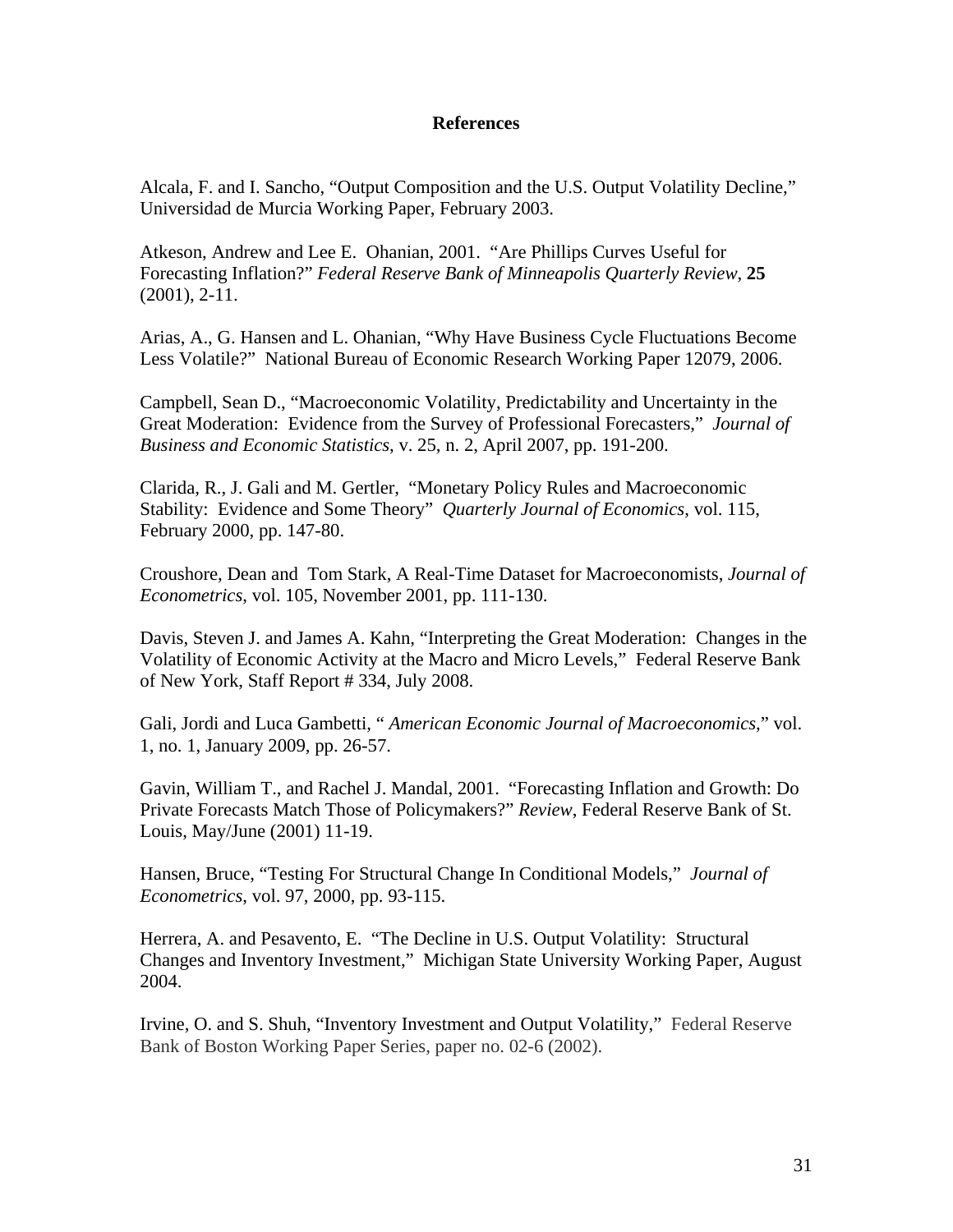Justiniano, A. and G. Primiceri, "The Time Varying Volatility of Macroeconomic Fluctuations," National Bureau of Economic Research Working Paper, 12022, 2006.

Kahn, J., M. McConnell and G. Perez-Quiros, "On the Causes of Increased Stability of the U.S. Economy," Federal Reserve Bank of New York *Economic Policy Review*, May 2002, pp. 183-202.

Keane, Michael and D. Runkle, "Testing Rationality of Price Forecasts: New Evidence from Panel Data," *American Economic Review*, vol. 80, no. 4, 1990, pp. 714-735.

Kim, C., C. Nelson, and J. Piger, "The Less Volatile U.S. Economy: A Bayesian Investigation of Timing, Breadth, and Potential Explanations, Federal Reserve Bank of St. Louis Working Paper, March 2003.

Lamont, Owen, "Macroeconomic Forecasts and Microeconomic Forecasters," *Journal of Economic Behavior and Organization*, July 2002.

McConnell, M. and G. Perez-Quiros, "Output Fluctuations in the United States: What Has Changed Since the Early 1980s?" *American Economic Review*, Vol. 90, No. 5, 2000, pp. 1464-1476.

Moreno, A. "Reaching Inflation Stability," Columbia University Working Paper, October 21, 2002.

Orphanides, Athanasios, "Monetary Policy Rules Based on Real-Time Data," *American Economic Review*, vol. 91, no. 4, September 2001, pp. 961-84.

Ramey, V. and D. Vine, "Declining Volatility in the US Automobile Industry," *American Economic Review*, 2006, vol. 95, no. 5, pp. 1876-89.

Romer, C. and D. Romer, "Federal Reserve Information and the Behavior of Interest Rates," *American Economic Review*, vol. 90, no. 3, June 2000, pp. 429-57.

Scharfstein, David and Jeremy Stein, "Herd Behavior and Investment," *American Economic Review*, vol. 80, 1990, pp. 464-79.

Sinclair, T. , E. Gamber, H. Stekler and E. Reid, "Multivariate Forecast Errors and the Taylor Rule,"

Stock, J. and M. Watson, "Has the Business Cycle Changed and Why?" NBER Working Paper 9127, September 2002.

\_\_\_\_\_\_\_\_\_\_\_\_\_\_\_\_\_\_\_\_, "Why Has U.S. Inflation Become Harder to Forecast?" *Journal of Money, Credit and Banking*, **39** (2007).